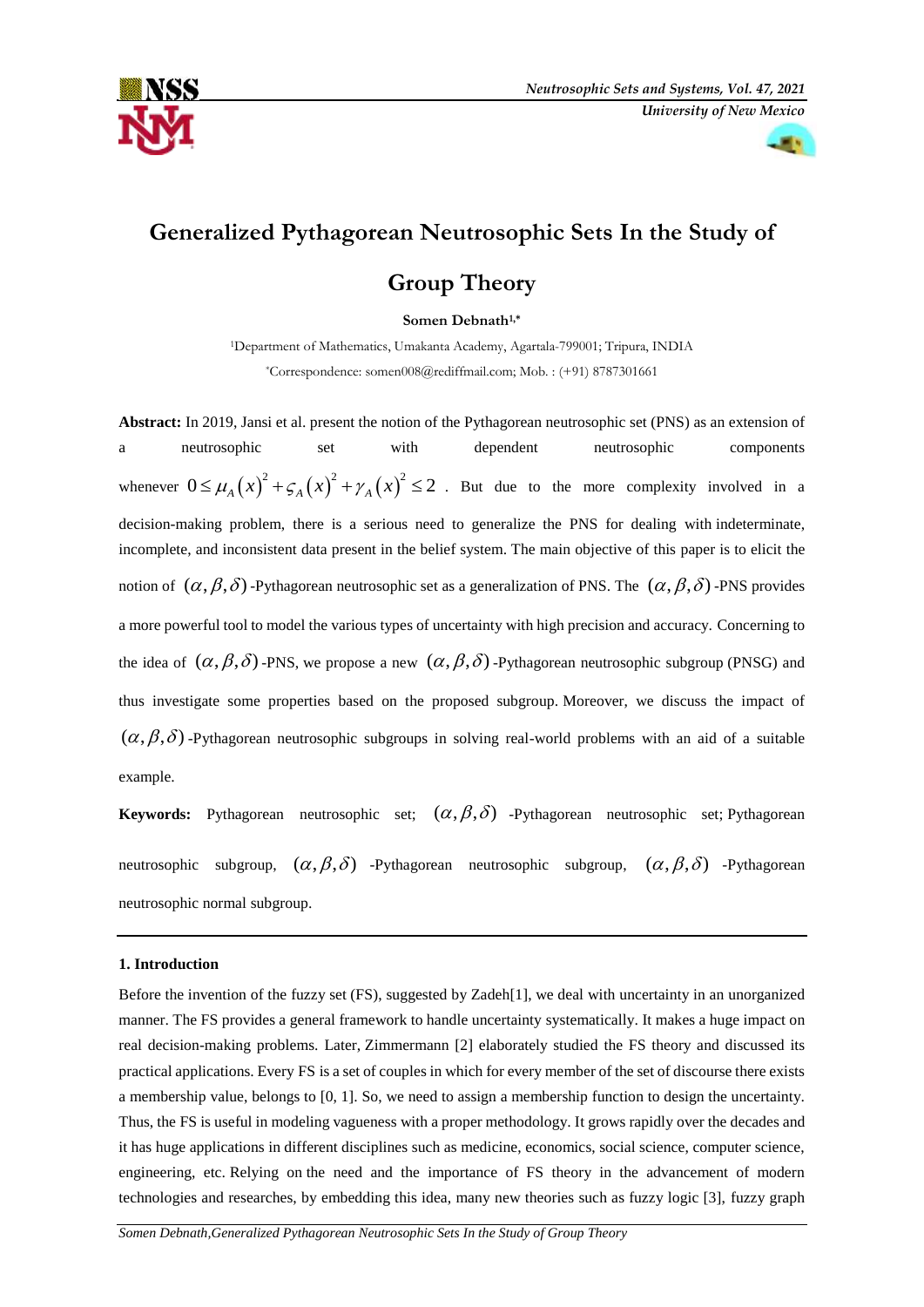[4], fuzzy topology [5], fuzzy optimization [6], fuzzy image processing [7], fuzzy neural network [8], fuzzy sets in artificial intelligence [9], fuzzy Boolean algebra [10], linguistic fuzzy logic game theory [11], etc. have been developed and they have huge applications in decision-making. The fuzzy set theory has been extended to the intuitionistic fuzzy set(IFS) proposed by Atanassov [12], which incorporates the concept of non-membership as well as membership. Some other extensions of fuzzy sets are given in [13-16].

Nowadays the concept of two-valued logic does not justify the concept of imprecision in various situations. Smarandache<sup>[17]</sup> established the neutrosophic set(NS) as a result of this. There are three independent components in the neutrosophic set. It is a recent topic to handle uncertainty, incompleteness, and indeterminacy. Wang et al. [18] defined the single-valued neutrosophic set for research purposes. Also, [19-24] discusses some more aspects of the neutrosophic set.

Group theory is the study of groups where several sets are equipped with an operation. It is the building block of abstract algebra and it has been used in nearly all branches of mathematics such as cryptography, number theory, harmonic analysis, algebraic geometry, crystallography, etc. In the study of combinatory, we use a symmetric group. We also use the concept of group theory in physics, Chemistry, Molecular biology, Material science, etc. Rosenfeld proposed fuzzy groups [25] in 1971, introducing the notion of degree in the fuzzy set. Anthony et al. [26] redefined fuzzy groups. Das [27], in 1981, gave the idea of fuzzy level subgroup, Ajmal et al. [28] introduced fuzzy coset and fuzzy normal subgroup, Zhan and Tan [29] studied intuitionistic fuzzy subgroup, complex intuitionistic fuzzy groups were proposed by Husban et al. [30]. In a different way, Agboola et al. [31] defined neutrosophic groups and subgroups.

As an extension of fuzzy set, Atanassov developed the notion of intuitionistic fuzzy set in [12], where

 $\mu(x) + \gamma(x) \leq 1$  and  $\mu(x)$ ,  $\gamma(x) \in [0, 1]$ . But, there are some situations under which  $\mu(x) + \gamma(x) > 1$ . To

put it another way, neither the fuzzy set nor the intuitionistic fuzzy set can resolve such uncertainty. Yager[32] proposed the Pythagorean fuzzy set(PFS) as a result of this. It is the latest tool developed to deal with imprecision with a wider scope of applications. It is a generalization of the fuzzy set and intuitionistic fuzzy set. The Pythagorean fuzzy set has a close connection with the intuitionistic fuzzy set. Ejegwa [33] gave an application of PFS in career placement, Liang et al. [34] investigated the use of PFS to extend TOPSIS to multi-criteria decision making. Lin et al.[35] studied the Pythagorean TOPSIS method and its application, which is based on unique correlation measurements. Garg[36] presented the generalized Pythagorean fuzzy geometric aggregation operator using Einstein t-norm and t-co-norm for multi-criteria decision-making. In 2018, Garg [37] defined the linguistic Pythagorean fuzzy sets and their applications, Naz et al.[38] used a novel approach to decision-making with Pythagorean fuzzy information. The complex Pythagorean fuzzy environment for decision-making was proposed by Akram and Naz[39]. The generalized interval-valued Pythagorean fuzzy aggregation operators were discovered by Rahman et al. [40]. The Pythagorean neutrosophic fuzzy graph was proposed by Ajay et al.[41]. To deal with indeterminacy along with incompleteness, in 2019, Jansi et al.[42] introduced the PNS withT and F as dependent components where the truth-membership, falsity

-membership, and indeterminate-membership satisfy the criteria  $0 \leq (\mu(x))^{2} + (\gamma(x))^{2} + (\varsigma(x))^{2}$  $0 \le (\mu(x))^2 + (\gamma(x))^2 + (\zeta(x))^2 \le 2$ ,

with  $\mu(x)$ ,  $\gamma(x)$  and  $\zeta(x) \in [0, 1]$ .

The primary objective for writing this study is to present a novel strategy for generalizing the PNS concept described in [42]. When the PNS condition fails, i.e.,  $(\mu(x))^2 + (\gamma(x))^2 + (\varsigma(x))^2$  $\mu(x)\big)^{2} + (\gamma(x))^{2} + (\zeta(x))^{2} > 2$ , we have to figure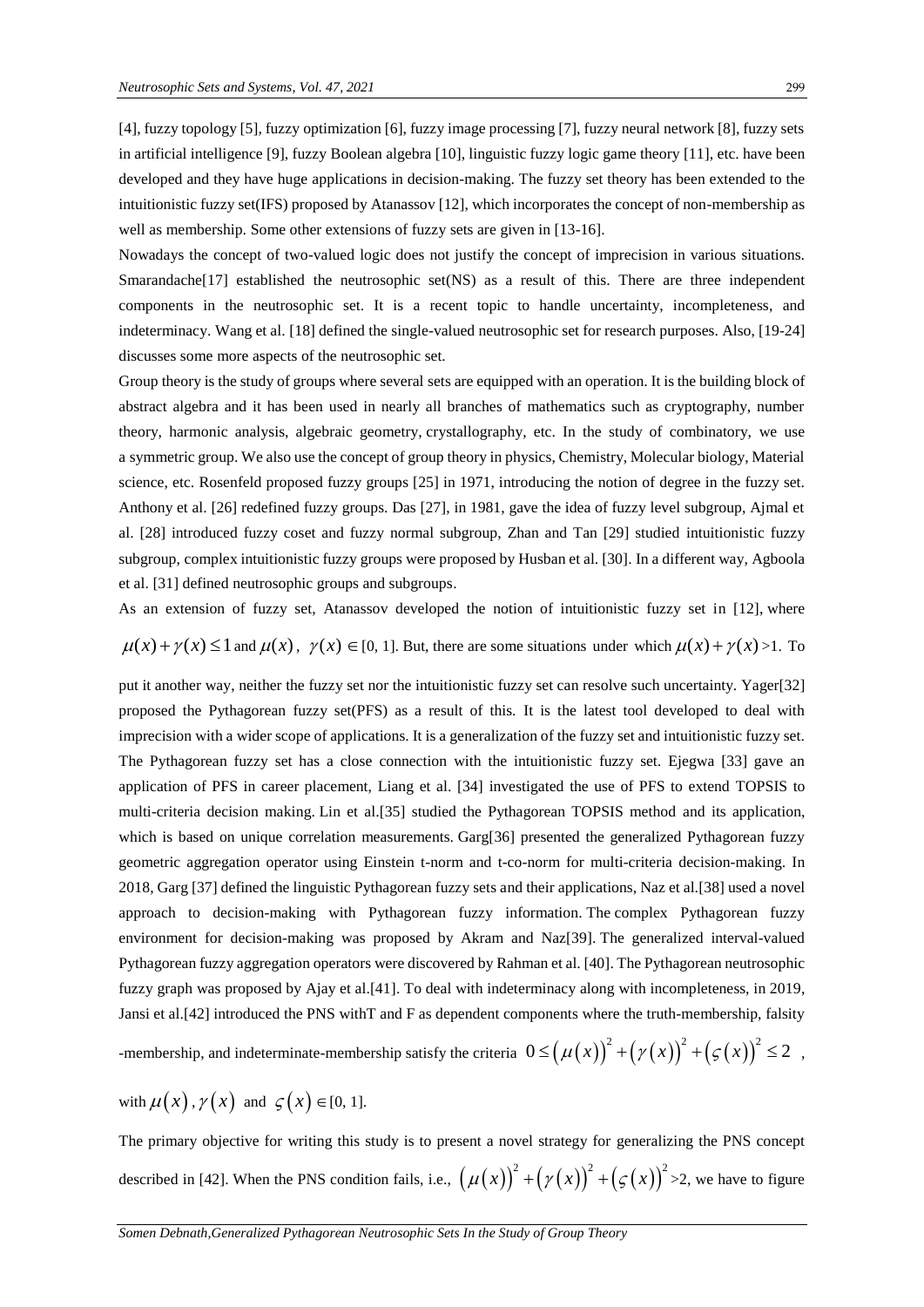out what to do. For example, information about an object in a neutrosophic environment is delivered to the decision-maker in the form  $(0.9, 0.8, 0.8)$ , which PNS cannot address because  $0.9^2 + 0.8^2 + 0.8^2 > 2$ . This led to the foundation of introducing  $(\alpha, \beta, \delta)$  – PNSs and formation of their associated groups and subgroups. Then, we study some properties of  $(\alpha, \beta, \delta)$  - Pythagorean neutrosophic groups and justify them with examples. We also discuss the concept of  $(\alpha, \beta, \delta)$ Pythagorean neutrosophic coset,  $(\alpha, \beta, \delta)$  - Pythagorean neutrosophic normal subgroup. Finally, we give a real-world example that justifies the newly proposed theory and its contribution to the field of group theory appropriately.

The remainder of the paper is organized as follows: The proposed study requires certain basic definitions, which are included in Section 2. Section 3 examines some of the features and assertions of different sorts of  $(\alpha, \beta, \delta)$ -Pythagorean neutrosophic subgroups. A real-life implementation of the suggested study has been carried out in section 4. Section 5 presents the proposed study's conclusion and future scope.

#### **2. Preliminaries**

In this section, we provide the foundation of knowledge that helps us to unveil the newly proposed theory.

#### **2.1 Definition [1, 2]**

Let  $X$  be a crisp set and  $A$  be a subset of  $X$ . Then the fuzzy set defined on  $X$  is defined as a set of ordered pairs of the form  $\{(x, \mu_A(x)) : x \in X\}$ , where  $\mu_A : X \to [0,1]$ .

#### **2.2 Definition [12]**

Let X be a crisp set and A be a subset of X . Then the intuitionistic fuzzy set defined on X is defined as a set of ordered triples of the type  $\{(x, \mu_A(x), \gamma_A(x)) : x \in X\}$ , where  $\mu_A : X \to [0,1], \gamma_A : X \to [0,1]$  and satisfies the condition  $0 \leq \mu_A(x) + \gamma_A(x) \leq 1$ .

#### **2.3 Definition [17]**

Let x be a generic element in X, a universe of discourse. A neutrosophic set A in X is characterized by a truth-membership function  $T_A$ , an indeterminacy-membership function  $I_A$ , and a falsity-membership

function  $F_A$ . Here,  $T_A$ ,  $I_A$  and  $F_A$  are real standard and non-standard subsets of [0,1] and its set-theoretic representation is given by

representation is given by  
\n
$$
A = \{ \langle x, (T_A(x), I_A(x), F_A(x)) \rangle : x \in X, T_A(x), I_A(x), F_A(x) \in [0,1] \}
$$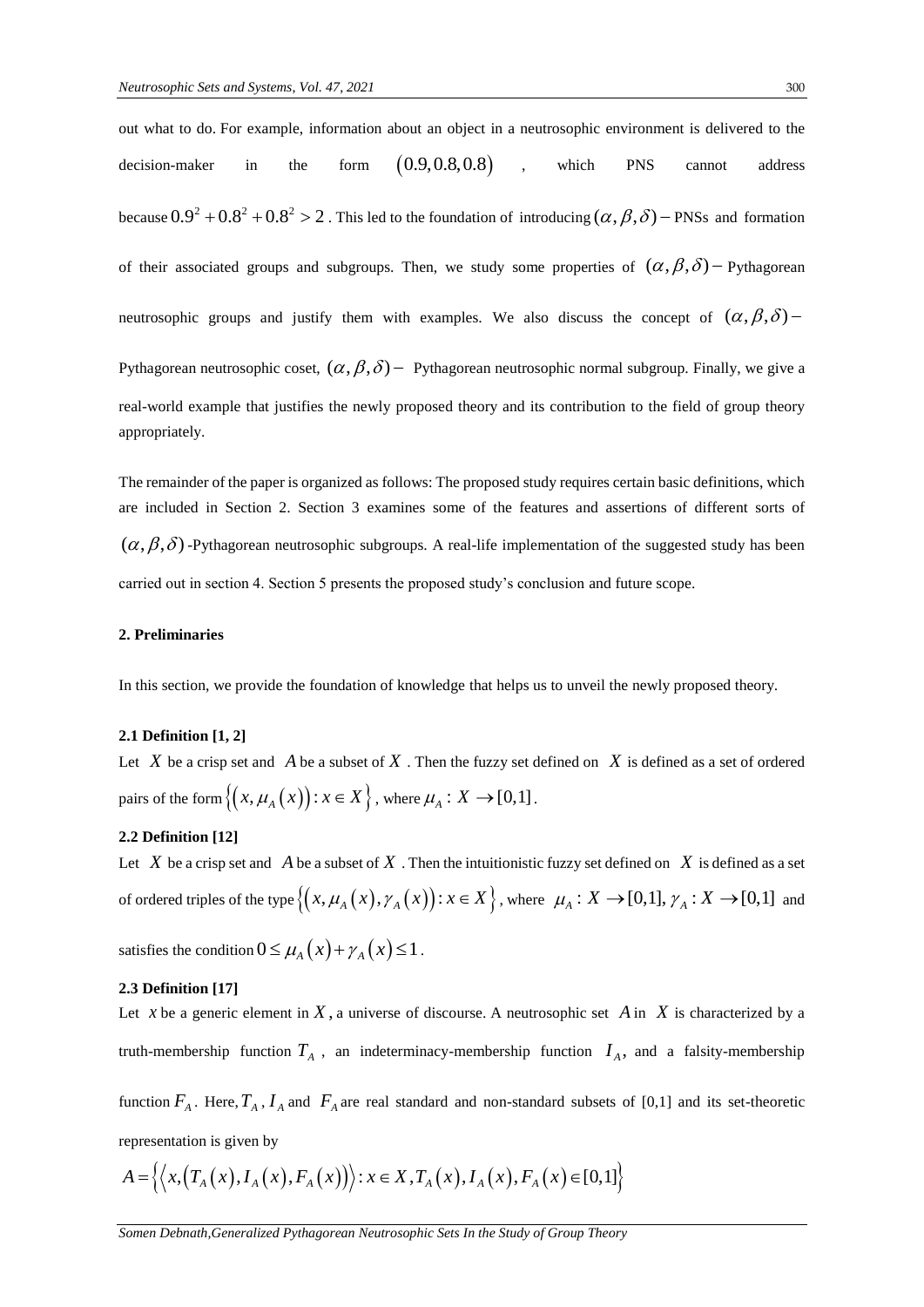As there are no restrictions on the sum of  $T_A(x)$ ,  $I_A(x)$  and  $F_A(x)$ , as a result, we

$$
\text{take } 0 \le T_A(x) + I_A(x) + F_A(x) \le 3.
$$

#### **2.4 Definition [42]**

Let *X* be a universal set. A neutrosophic set *A* on *X* is of the type **Perimition [42]**<br> *X* be a universal set. A neutrosophic set *A* on *X*<br>  $A = \left\{ \left\langle x, \left( T_A(x), I_A(x), F_A(x) \right) \right\rangle : x \in X, T_A(x), I_A(x), F_A(x) \in [0,1] \right\}.$ 

If  $T_A(x)$  and  $F_A(x)$  are both dependent components, and  $I_A(x)$  is an independent component, then

$$
0 \le T_A(x) + I_A(x) + F_A(x) \le 2, \forall x \in X.
$$

## **2.5 Definition [32]**

Let X be a crisp set. A PFS  $\chi$  on X is an object of the type  $\chi = \{(x, \mu(x), \gamma(x)) : x \in X\}$ , where  $\mu(x)$ ,  $\gamma(x) \in [0,1]$  which satisfies the condition  $0 \le \mu^2(x) + \gamma^2(x) \le 1$ .

#### **2.6 Definition [42]**

Let X be a universal set. A PNS A, with  $\mu_A(x)$  and  $\gamma_A(x)$  are dependent neutrosophic components and

$$
\mathcal{G}_A(x)
$$
 is an independent component, is an object on X is of  
the form  $A = \{ \langle x, (\mu_A(x), \varsigma_A(x), \gamma_A(x)) \rangle : x \in X \}$ , where  $\mu_A(x), \varsigma_A(x)$  and  $\gamma_A(x) \in [0,1]$  and  

$$
0 \leq (\mu_A(x))^2 + (\varsigma_A(x))^2 + (\gamma_A(x))^2 \leq 2
$$

#### **2.7 Definition [25]**

Let  $(G, \circ)$  be a group and  $\mu$  be a fuzzy subset of G. Then  $\mu$  is regarded as a fuzzy subgroup of  $(G, \circ)$  if  $\mu(x \circ y) \ge \mu(x) \wedge \mu(y)$  and  $\mu(x^{-1}) \ge \mu(x)$ ,  $\forall x, y \in \mathring{G}$ . **2.8 Definition [29]** 

Let  $(\overset{\Box}{G},\circ)$  be a group and  $A = \{(x,\mu(x),\gamma(x)): x \in \overset{\Box}{G}\}$  be an intuitionistic fuzzy set of  $\overset{\Box}{G}$ . Then A is

described as an intuitionistic fuzzy subgroup of  $(G, \circ)$  if

$$
\mu(x \circ y) \ge \mu(x) \wedge \mu(y) \quad \text{and } \gamma(x \circ y) \le \mu(x) \vee \mu(y)
$$

$$
\mu(x^{-1}) \ge \mu(x) \quad \text{and } \gamma(x^{-1}) \le \gamma(x) \quad , \forall x, y \in G.
$$

#### **2.9 Definition [32]**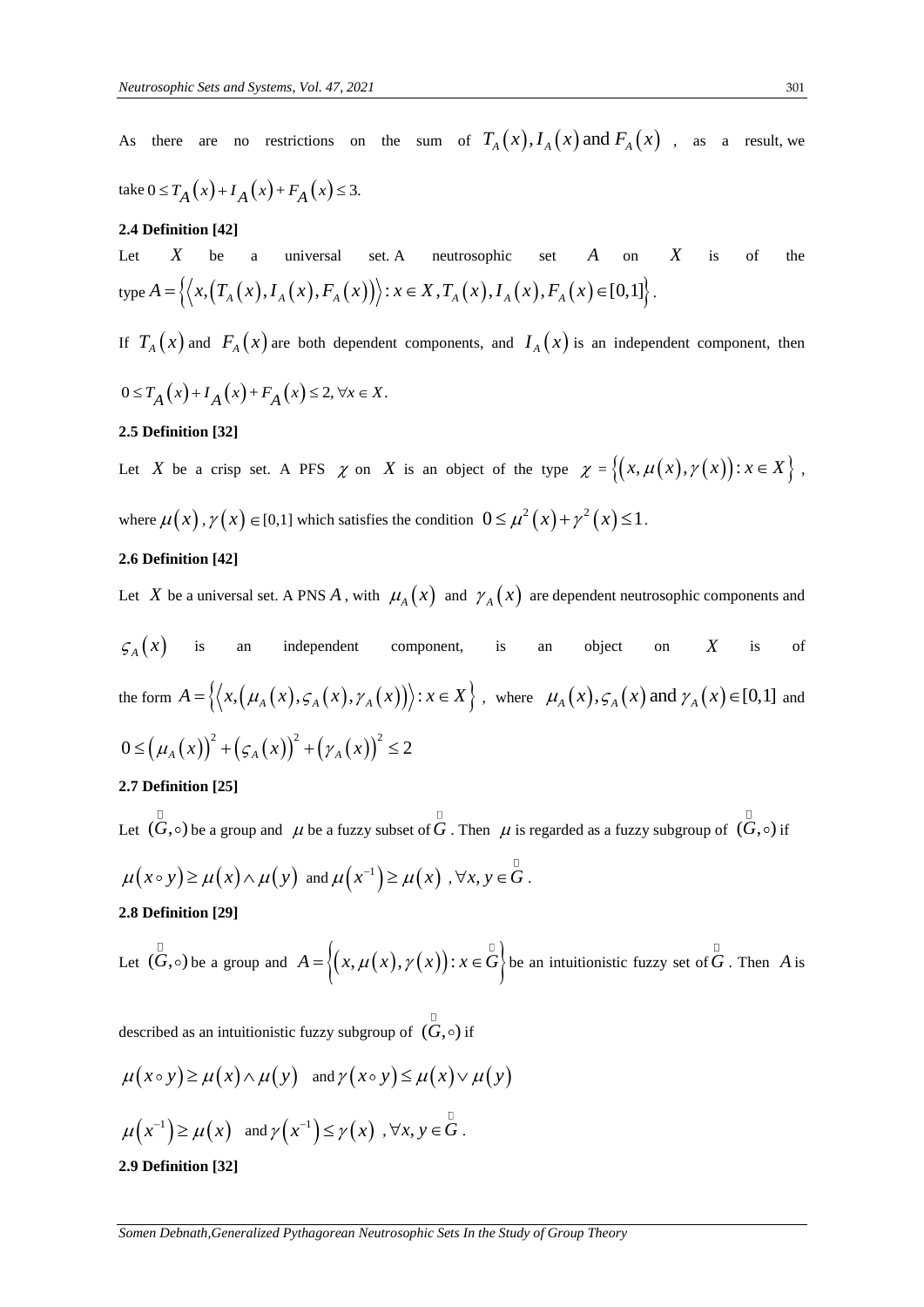Let 
$$
A = \{(x, \mu(x), \gamma(x)) : x \in \mathring{G}\}
$$
 be a PFS of a group  $(\mathring{G}, \circ)$ , then A is said to be a Pythagorean fuzzy

subgroup (PFSG) of  $G$  if it fulfills the conditions

$$
\mu^{2}(x \circ y) \geq \mu^{2}(x) \wedge \mu^{2}(y) \text{ and } \gamma^{2}(x \circ y) \leq \gamma^{2}(x) \vee \gamma^{2}(y)
$$
  

$$
\mu^{2}(x^{-1}) \geq \mu^{2}(x) \text{ and } \gamma^{2}(x^{-1}) \leq \gamma^{2}(x), \quad \forall x, y \in G
$$

# **2.10 Definition**

Let  $(\overline{G}, \circ)$  be any group and  $A = \{(x, \mu(x), \varsigma(x), \gamma(x)) : x \in \overline{G}\}$  be a NS of  $\overline{G}$ . Then A is called a

neutrosophic subgroup of  $(G, \circ)$  if

$$
\mu(x \circ y) \le \mu(x) \vee \mu(y), \varsigma(x \circ y) \le \varsigma(x) \vee \varsigma(y) \text{ and } \gamma(x \circ y) \ge \gamma(x) \wedge \gamma(y)
$$
  

$$
\mu(x^{-1}) \le \mu(x), \varsigma(x^{-1}) \le \varsigma(x) \text{ and } \gamma(x^{-1}) \ge \gamma(x), \forall x, y \in G
$$

#### **2.11 Definition**

Let  $(\overset{\Box}{G},\circ)$  be a group and  $A = \left\{ \left\langle x, \left( \mu_A(x), \varsigma_A(x), \gamma_A(x) \right) \right\rangle : x \in \overset{\Box}{G} \right\}$  be a PNS of  $\overset{\Box}{G}$ . Then  $A$  is called a

Pythagorean neutrosophic subgroup (PNSG) of G if it satisfies the following

$$
\mu^{2}(x \circ y) \geq \mu^{2}(x) \wedge \mu^{2}(y), \varsigma^{2}(x \circ y) \geq \varsigma^{2}(x) \wedge \varsigma^{2}(y) \text{ and } \gamma^{2}(x \circ y) \leq \gamma^{2}(x) \vee \gamma^{2}(y)
$$

$$
\mu^{2}(x^{-1}) \geq \mu^{2}(x), \varsigma^{2}(x^{-1}) \geq \varsigma^{2}(x) \text{ and } \gamma^{2}(x^{-1}) \leq \gamma^{2}(x), \quad \forall x, y \in G.
$$

# 3. Different Types of  $(\alpha, \beta, \delta)$  -Pythagorean neutrosophic Subgroups (PNSGs) and their properties

This section contains the  $(\alpha, \beta, \delta)$  -PNSs,  $(\alpha, \beta, \delta)$  -PNSGs and investigate some of their properties.

#### **3.1 Definition**

Let X be a crisp set and  $\alpha, \beta$  and  $\delta \in [0,1]$  such that  $0 \le \alpha^2 + \beta^2 + \delta^2 \le 2$ . A  $(\alpha, \beta, \delta)$ -PNS  $\chi$  in *X* is an item of the form

$$
\chi = \left\{ \left( x, \mu^{\alpha}(x), \varsigma^{\beta}(x), \gamma^{\delta}(x) \right) : x \in X \right\} \text{ , where } \mu^{\alpha}(x) = \mu(x) \vee \alpha \text{ , } \varsigma^{\beta}(x) = \varsigma(x) \vee \beta \text{ and }
$$
  

$$
\gamma^{\delta}(x) = \gamma(x) \wedge \delta \text{ , where } 0 \leq \left( \mu^{\alpha}(x) \right)^{2} + \left( \varsigma^{\beta}(x) \right)^{2} + \left( \gamma^{\delta}(x) \right)^{2} \leq 2
$$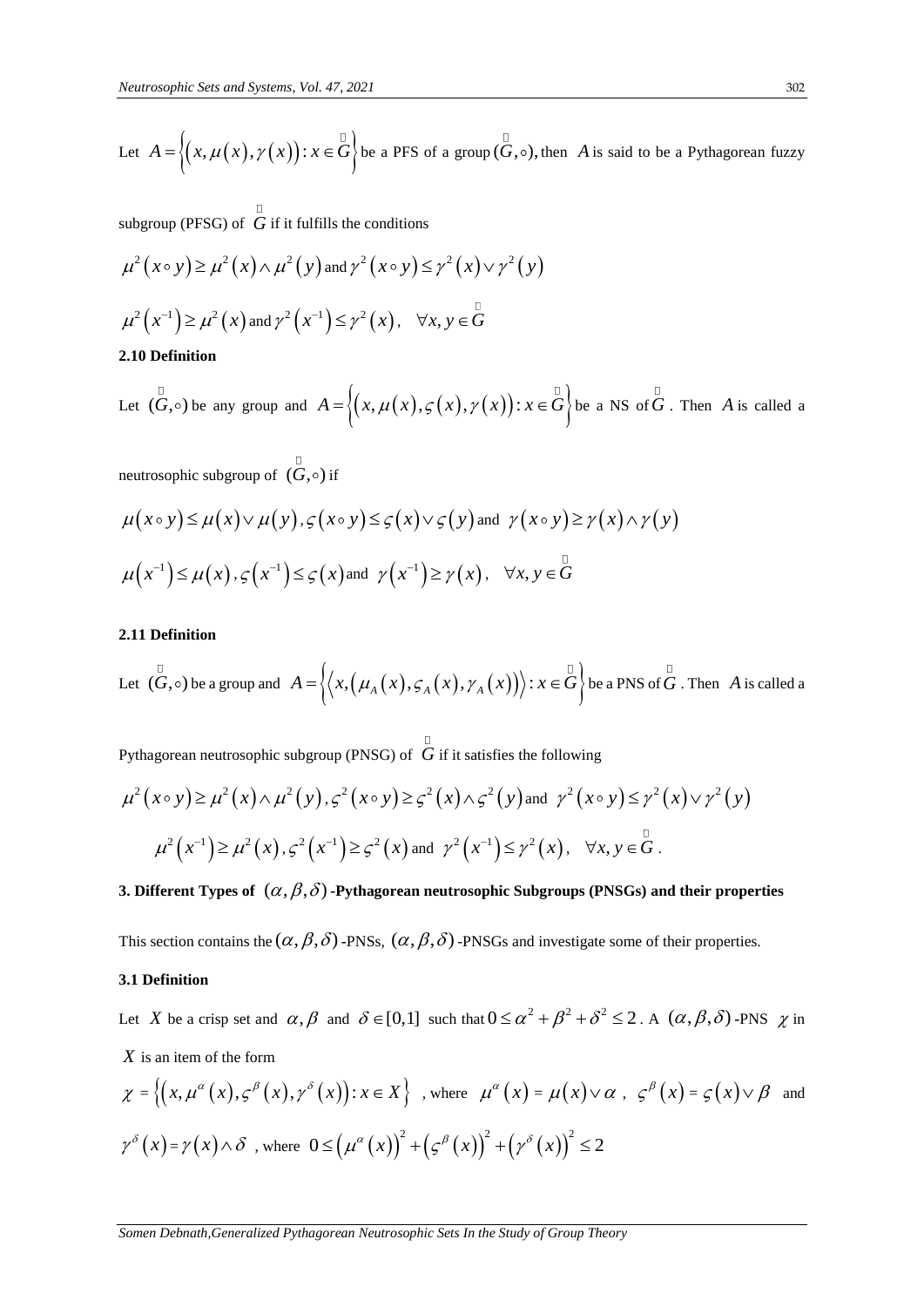We are now going to describe some operations on  $(\alpha, \beta, \delta)$  -PNSs.

Let 
$$
\chi_1
$$
 and  $\chi_2$  be two  $(\alpha, \beta, \delta)$  – PNSs such that  $\chi_1 = \{(x, \mu_1^{\alpha}(x), \varsigma_1^{\beta}(x), \gamma_1^{\delta}(x)) : x \in X \}$  and  
\n $\chi_2 = \{(x, \mu_2^{\alpha}(x), \varsigma_2^{\beta}(x), \gamma_2^{\delta}(x)) : x \in X \}$  then we have the following operations defined on two  
\n $(\alpha, \beta, \delta)$  – PNSs  
\n(a)  $\chi_1 \cup \chi_2 = \{(x, \langle \mu_1^{\alpha}(x) \vee \mu_2^{\alpha}(x), \varsigma_1^{\beta}(x) \vee \varsigma_2^{\beta}(x), \gamma_1^{\delta}(x) \wedge \gamma_2^{\delta}(x)\rangle) : x \in X \}$   
\n(b)  $\chi_1 \cap \chi_2 = \{(x, \langle \mu_1^{\alpha}(x) \wedge \mu_2^{\alpha}(x), \varsigma_1^{\beta}(x) \wedge \varsigma_2^{\beta}(x), \gamma_1^{\delta}(x) \vee \gamma_2^{\delta}(x)\rangle) : x \in X \}$   
\n(c)  $(\chi_1 \cup \chi_2)^c = \chi_1^c \cap \chi_2^c$  and  $(\chi_1 \cap \chi_2)^c = \chi_1^c \cup \chi_2^c$  (Demorgan's laws)  
\n(d)  $\chi_1 \subseteq \chi_2$  if  $\mu_1^{\alpha}(x) \leq \mu_2^{\alpha}(x), \varsigma_1^{\beta}(x) \leq \varsigma_2^{\beta}(x)$  and  $\gamma_1^{\delta}(x) \geq \gamma_2^{\delta}(x)$   
\n(e)  $\chi_1 = \chi_2$  if  $\mu_1^{\alpha}(x) = \mu_2^{\alpha}(x), \varsigma_1^{\beta}(x) = \varsigma_2^{\beta}(x)$  and  $\gamma_1^{\delta}(x) = \gamma_2^{\delta}(x)$ 

**Proof:** Proofs of (a), (b), (d), and (e) are obvious. We only show the proof of (c) given in the following: We define the complement of  $\chi_1$  and  $\chi_2$  as follows

$$
\chi_1^c = \left\{ \left( x, \gamma_1^{\delta}(x), \varsigma_1^{\beta}(x), \mu_1^{\alpha}(x) \right) : x \in X \right\} \text{ and } \chi_2^c = \left\{ \left( x, \gamma_2^{\delta}(x), \varsigma_2^{\beta}(x), \mu_2^{\alpha}(x) \right) : x \in X \right\}
$$

Then, 
$$
(\chi_1 \cup \chi_2)^c = \left\{ \left( x, \left\langle \mu_1^{\alpha}(x) \vee \mu_2^{\alpha}(x), \varsigma_1^{\beta}(x) \vee \varsigma_2^{\beta}(x), \gamma_1^{\delta}(x) \wedge \gamma_2^{\delta}(x) \right\rangle \right) : x \in X \right\}^c
$$

$$
= \left\{ \left( x, \left\langle \gamma_1^{\delta}(x) \vee \gamma_2^{\delta}(x), \varsigma_1^{\beta}(x) \wedge \varsigma_2^{\beta}(x), \mu_1^{\alpha}(x) \wedge \mu_2^{\alpha}(x) \right\rangle \right) : x \in X \right\}
$$

$$
\chi_1^c \cap \chi_2^c = \left\{ \left( x, \left\langle \gamma_1^{\delta}(x) \vee \gamma_2^{\delta}(x), \varsigma_1^{\beta}(x) \wedge \varsigma_2^{\beta}(x), \mu_1^{\alpha}(x) \wedge \mu_2^{\alpha}(x) \right\rangle \right) : x \in X \right\}
$$

Thus,  $(\chi_1 \cup \chi_2)^c = \chi_1^c \cap \chi_2^c$ 

We can also demonstrate that  $(\chi_1 \cap \chi_2)^c = \chi_1^c \cup \chi_2^c$ 

# **3.1.1 Example**

Let  $X = \{a, b, c\}$  be a crisp set. The membership-function  $(\mu)$ , indeterminacy-function  $(\varsigma)$  and the non-membership function  $(\gamma)$  on  $|X|$  are all defined as follows: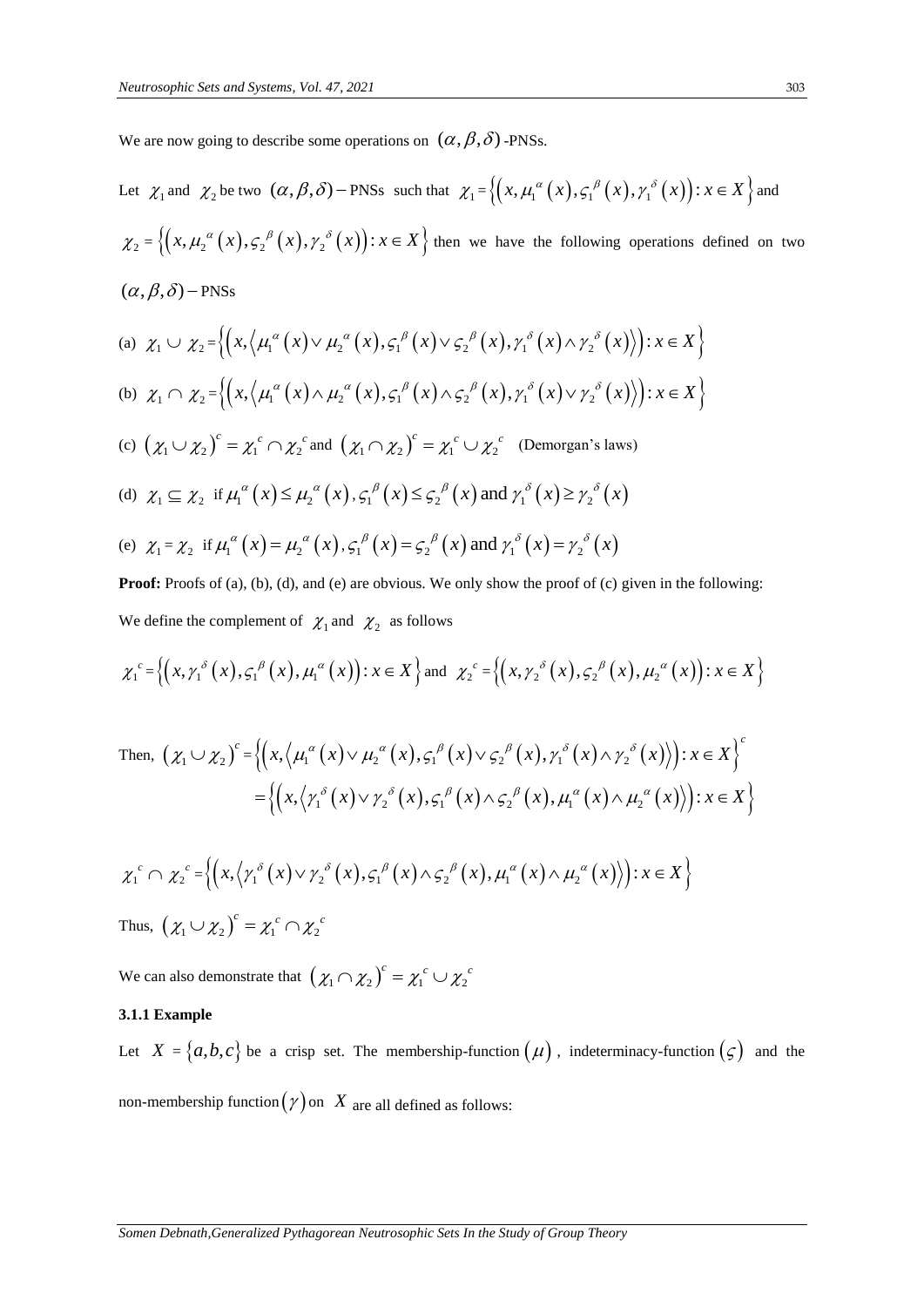$\mu(a) = 0.8$ ,  $\varsigma(a) = 0.5$ ,  $\gamma(a) = 0.8$  $\mu$ (*a*) = 0.6,  $\zeta$  (*a*) = 0.5,  $\gamma$  (*a*) = 0.6<br> $\mu$ (*b*) = 0.7,  $\zeta$  (*a*) = 0.6,  $\gamma$  (*a*) = 0.8  $\mu(v) = 0.7$ ,  $\zeta(u) = 0.0$ ,  $\gamma(u) = 0.8$ <br> $\mu(c) = 0.8$ ,  $\zeta(c) = 0.9$ ,  $\gamma(c) = 0.8$ 

Clearly,  $\mu(x)+\varsigma(x)+\gamma(x)>2, \forall x \in X$ .

By definition **2.4**,  $N = \{(x, (\mu(x), \varsigma(x), \gamma(x))): x \in X\}$  is not a NS with the dependent neutrosophic component.

Again,  $\mu^2(c) + \zeta^2(c) + \gamma^2(c) = 2.09 > 2$ . So, by definition **2.6**, *N* is not a PNS.

Taking,  $\alpha = 0.7$ ,  $\beta = 0.6$  and  $\delta = 0.7$  such that  $\alpha^2 + \beta^2 + \delta^2 = 1.34 < 2$ .

Now, 
$$
\mu^{\alpha}(a) = \mu(a) \lor \alpha = 0.8
$$
,  $\varsigma^{\beta}(a) = \varsigma(a) \lor \beta = 0.6$  and  $\gamma^{\delta}(a) = \gamma(a) \land \delta = 0.7$ 

We can easily verify that  $0 \le \mu^{\alpha}(x) + \zeta^{\beta}(x) + \gamma^{\delta}(x) \le 2, \forall x \in X$ .

Thus, the set  $N = \{(x, (\mu(x), \varsigma(x), \gamma(x))): x \in X\}$  is  $(\alpha, \beta, \delta)$  - PNS.

#### **3.2 Definition**

Let 
$$
(\overline{G}, \circ)
$$
 be a group and  $N^{\mathbb{D}} = \{ \langle x, (\mu^{\alpha}, \varsigma^{\beta}, \gamma^{\delta}) \rangle : x \in G \}$  be a  $(\alpha, \beta, \delta)$  - PNS.

Then, 
$$
N^{\mathbb{I}}
$$
 is said to be the  $(\alpha, \beta, \delta)$  – PNSG of *G* if it satisfies the following conditions:  
\n
$$
\mu^{\alpha}(x \circ y) \leq \mu^{\alpha}(x) \vee \mu^{\alpha}(y); \varsigma^{\beta}(x \circ y) \leq \varsigma^{\beta}(x) \vee \varsigma^{\beta}(y) \text{ and } \gamma^{\delta}(x \circ y) \geq \gamma^{\delta}(x) \wedge \gamma^{\delta}(y)
$$
\n
$$
\mu^{\alpha}(x^{-1}) \leq \mu^{\alpha}(x); \varsigma^{\beta}(x^{-1}) \leq \varsigma^{\beta}(x) \text{ and } \gamma^{\delta}(x^{-1}) \geq \gamma^{\delta}(x) , \forall x, y \in \mathring{G}.
$$

#### **3.2.1 Example**

Let  $(G,*)$  be a group where  $\tilde{G} = \{1, \omega, \omega^2\}$  and '\*' denotes the usual multiplication. In this group 1 is the identity element and  $\omega$  represents the cube root of unity such that  $\omega^3 = 1$ . Let us define the membership

functions as follows  
\n
$$
\mu(1) = 0.8, \zeta(1) = 0.7, \gamma(1) = 0.6
$$
\n
$$
\mu(\omega) = 0.7, \zeta(\omega) = 0.6, \gamma(\omega) = 0.5
$$
\n
$$
\mu(\omega^2) = 0.6, \zeta(\omega^2) = 0.8, \gamma(\omega^2) = 0.7
$$
\nWe take,  $\alpha = 0.65, \beta = 0.55$  and  $\delta = 0.67$   
\nNow,

$$
\mu^{\alpha}(1^*\omega) = \mu^{\alpha}(\omega) = \mu(\omega) \vee \alpha = 0.7
$$

$$
\varsigma^{\beta}(1^*\omega) = \varsigma^{\beta}(\omega) = \varsigma(\omega) \vee \beta = 0.6 ; \gamma^{\delta}(1^*\omega) = \gamma^{\delta}(\omega) = \gamma(\omega) \wedge \delta = 0.5
$$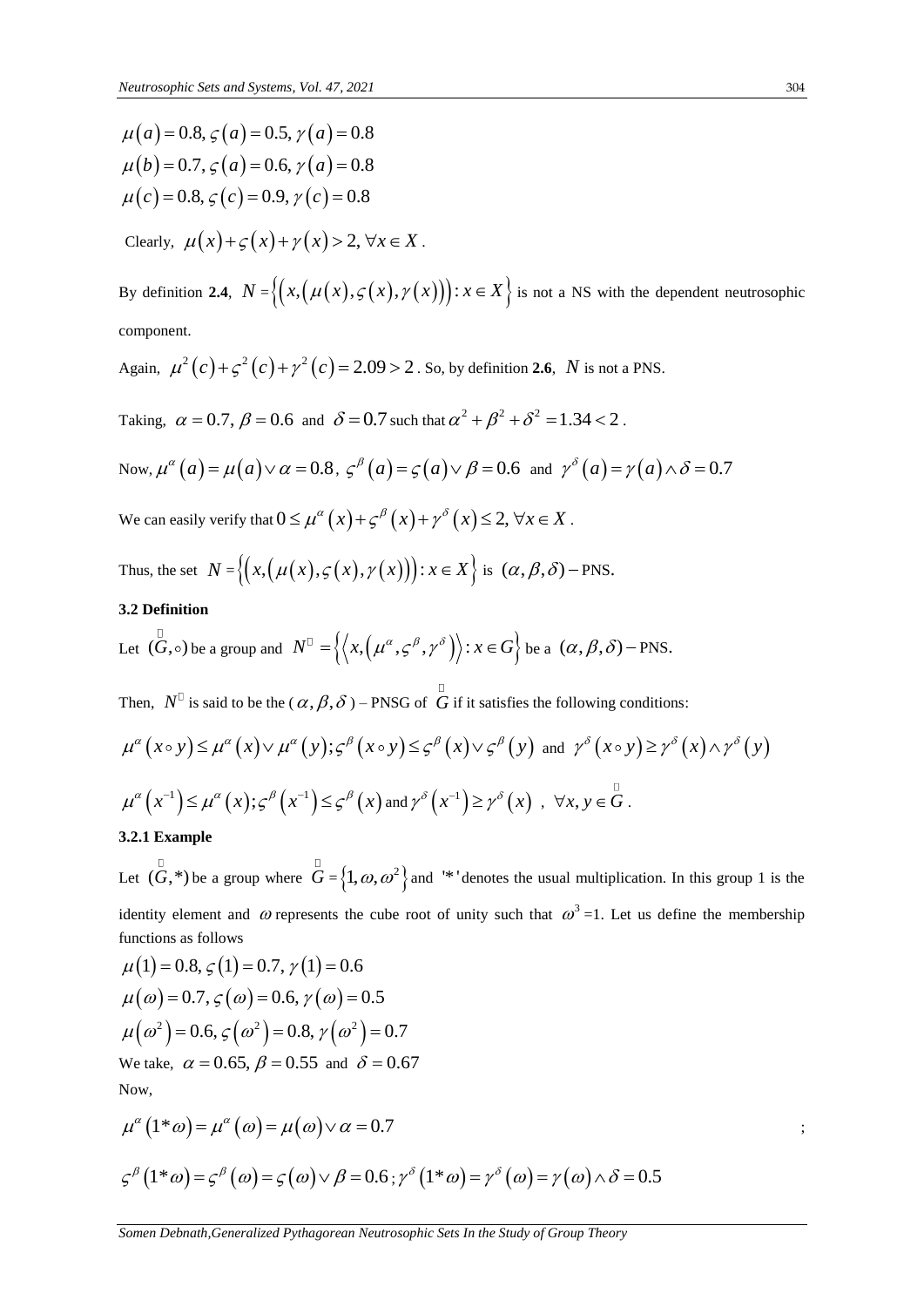Again, 
$$
\mu^{\alpha}(1) \vee \mu^{\alpha}(\omega) = 0.8; \zeta^{\beta}(1) \vee \zeta^{\beta}(\omega) = 0.7
$$
 and  $\gamma^{\delta}(1) \wedge \gamma^{\delta}(\omega) = 0.5$   
\n
$$
\mu^{\alpha}(\omega^{-1}) = \mu^{\alpha}(\omega^2) = 0.65 \le \mu^{\alpha}(\omega) = 0.7; \zeta^{\beta}(\omega^{-1}) = \zeta^{\beta}(\omega^2) = 0.8 \le \zeta^{\beta}(\omega) = 0.55
$$
 and  
\n
$$
\gamma^{\delta}(\omega^{-1}) = \gamma^{\delta}(\omega^2) = 0.67 \ge \gamma^{\delta}(\omega) = 0.5
$$
  
\nSo, for all  $x, y \in G$ , we can easily verify that the set  $N^{\mathbb{I}} = \{ \langle x, (\mu^{\alpha}, \zeta^{\beta}, \gamma^{\delta}) \rangle : x \in G \}$  is a  $(\alpha, \beta, \delta)$ 

 $-PNSG$  of  $G$  .

It can easily verify that every PNSG is a ( $\alpha, \beta, \delta$  ) –PNSG, but the converse is not true.

#### **3.2.2 Example**

Consider the Klein's four-group  $G = \{e, a, b, c\}$  with four elements, in which each element is self-inverse and the composition <sup>\*\*</sup> on any two elements results in the third element. Let us check whether it satisfies the criteria of being  $(\alpha, \beta, \delta)$ -PNSG or not.

Let us consider the membership values of each element of *G* as follows:  
\n
$$
\mu(e) = 0.6, \zeta(e) = 0.7, \gamma(e) = 0.5
$$
\n
$$
\mu(a) = 0.65, \zeta(a) = 0.55, \gamma(a) = 0.45
$$
\n
$$
\mu(b) = 0.35, \zeta(b) = 0.4, \gamma(b) = 0.75
$$
\n
$$
\mu(c) = 0.6, \zeta(c) = 0.7, \gamma(c) = 0.55
$$
\nWe consider  $\alpha = 0.5$ ,  $\beta = 0.6$  and  $\delta = 0.65$ \n
$$
\mu^{\alpha}(a * b) = \mu^{\alpha}(c) = \mu(c) \lor \alpha = 0.6; \zeta^{\beta}(a * b) = \zeta^{\beta}(c) = \zeta(c) \lor \beta = 0.7
$$
\n
$$
\gamma^{\delta}(a * b) = \gamma^{\delta}(c) = \gamma(c) \land \delta = 0.55
$$
\n
$$
\mu^{\alpha}(a) \lor \mu^{\alpha}(b) = 0.65; \zeta^{\beta}(a) \lor \zeta^{\beta}(b) = 0.6 \text{ and } \gamma^{\delta}(a) \land \gamma^{\delta}(b) = 0.45
$$

Since, the condition  $\zeta^{\beta}(a^*b) \leq \zeta^{\beta}(a) \vee \zeta^{\beta}(b)$  does not hold, therefore the group  $\overline{G} = \{e, a, b, c\}$  is not a (  $\alpha, \beta, \delta$  ) –PNSG.

**3.2.3Example** 

Let us consider the group = *<sup>U</sup>*<sup>10</sup> *a Z a a* <sup>10</sup> :0 10 & gcd ,10 1 . Then,

 $U_{10} = \{ [1], [3], [7], [9] \}.$ 

We can easily show that it is  $(\alpha, \beta, \delta)$  –PNSG.

The calculation part is left as an exercise for the readers.

#### **3.3 Theorem**

*Somen Debnath,Generalized Pythagorean Neutrosophic Sets In the Study of Group Theory*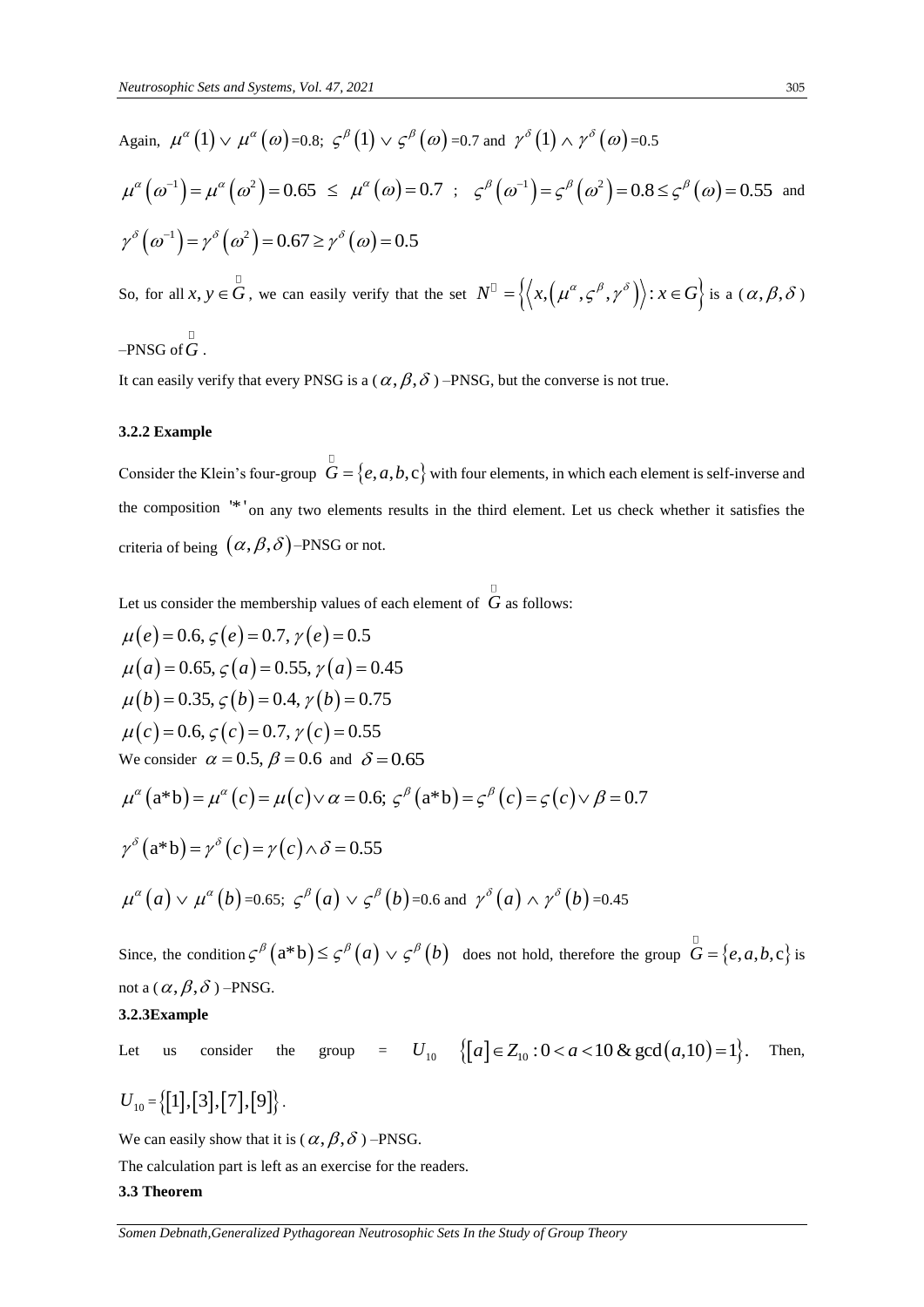If 
$$
A = \{(x, \mu(x), \varsigma(x), \gamma(x)) : x \in \mathring{G}\}
$$
 is a neutrosophic subgroup of the group  $(\mathring{G}, \circ)$  then

$$
N^{\mathbb{I}} = \left\{ \left\langle x, \left( \mu^{\alpha}, \varsigma^{\beta}, \gamma^{\delta} \right) \right\rangle : x \in G \right\} \text{ is a } (\alpha, \beta, \delta) \text{ -PNSG of } (\overset{\mathbb{I}}{G}, \circ).
$$
  
**Proof.** Since  $\left\{ \left( x, \mu(x), \varsigma(x), \gamma(x) \right) : x \in \overset{\mathbb{I}}{G} \right\} \text{ is a \text{ neutrosophic subgroup of the group } (\overset{\mathbb{I}}{G}, \circ),$ 

Then,

$$
\mu^{2}(x \circ y) \leq \mu^{2}(x) \vee \mu^{2}(y), \varsigma^{2}(x \circ y) \leq \varsigma^{2}(x) \vee \varsigma^{2}(y) \text{ and } \gamma^{2}(x \circ y) \geq \gamma^{2}(x) \wedge \gamma^{2}(y)
$$
  

$$
\mu^{2}(x^{-1}) \leq \mu^{2}(x), \varsigma^{2}(x^{-1}) \leq \varsigma^{2}(x) \text{ and } \gamma^{2}(x^{-1}) \geq \gamma^{2}(x), \forall x, y \in \overline{G}
$$
  
Now,  

$$
\mu^{\alpha}(x \circ y) = \mu(x \circ y) \vee \alpha \leq [\mu(x) \vee \alpha] \vee [\mu(y) \vee \alpha] = \mu^{\alpha}(x) \vee \mu^{\alpha}(y)
$$

$$
\mu^{\alpha}(x \circ y) = \mu(x \circ y) \lor \alpha \leq [\mu(x) \lor \alpha] \lor [\mu(y) \lor \alpha] = \mu^{\alpha}(x) \lor \mu^{\alpha}(y)
$$

Similarly,

$$
\varsigma^{\beta}\left(x\circ y\right)\leq \varsigma^{\beta}\left(x\right)\vee\varsigma^{\beta}\left(y\right) \text{ and } \gamma^{\delta}\left(x\circ y\right)\geq \gamma^{\delta}\left(x\right)\wedge\gamma^{\delta}\left(y\right)
$$

Again,

Again,  
\n
$$
\mu^{\alpha}(x^{-1}) = \mu(x^{-1}) \vee \alpha \le \mu(x) \vee \alpha = \mu^{\alpha}(x)
$$
\nSimilarly,  $\varsigma^{\beta}(x^{-1}) \le \varsigma^{\beta}(x)$  and  $\gamma^{\delta}(x^{-1}) \ge \gamma^{\delta}(x)$ ,  $\forall x, y \in \mathring{G}$ .

This proves the theorem.

**3.4 Proposition** A 
$$
(\alpha, \beta, \delta)
$$
 -PNS  $N^{\mathbb{D}} = \{ \langle x, (\mu^{\alpha}, \varsigma^{\beta}, \gamma^{\delta}) \rangle : x \in G \}$  of

$$
\int_{0}^{\pi} (\tilde{G}, \circ) \text{ is a } (\alpha, \beta, \delta) - \text{PNSG of } (\tilde{G}, \circ) \text{ iff}
$$
\n
$$
\mu^{\alpha} (x \circ y^{-1}) \le \mu^{\alpha} (x) \vee \mu^{\alpha} (y^{-1}); \varsigma^{\beta} (x \circ y^{-1}) \le \varsigma^{\beta} (x) \vee \varsigma^{\beta} (y^{-1}) \text{ and } \gamma^{\delta} (x \circ y^{-1}) \ge \gamma^{\delta} (x) \wedge \gamma^{\delta} (y^{-1})
$$

í.

**Proof.** It is obvious.

**3.5 Theorem** The intersection of two  $(\alpha, \beta, \delta)$  –PNSGs of  $(G, \circ)$  is a  $(\alpha, \beta, \delta)$  –PNSG of  $(G, \circ)$ . Proof.

Let 
$$
N_1^{\mathbb{D}} = \left\{ \mu_1^{\alpha}, \varsigma_1^{\beta}, \gamma_1^{\delta} \right\}
$$
 and  $N_2^{\mathbb{D}} = \left\{ \mu_2^{\alpha}, \varsigma_2^{\beta}, \gamma_2^{\delta} \right\}$  be two  $(\alpha, \beta, \delta)$  -PNSGs of  $(G, \circ)$ .

Then, their intersection defined as

$$
N_1^{\Box} \cap N_2^{\Box} = \left\{ \mu^{\alpha}, \varsigma^{\beta}, \gamma^{\delta} \right\}, \text{ where } \mu^{\alpha} = \mu_1^{\alpha} \vee \mu_2^{\alpha}, \varsigma^{\beta} = \varsigma_1^{\beta} \vee \varsigma_2^{\beta} \text{ and } \gamma^{\delta} = \gamma_1^{\delta} \wedge \gamma_2^{\delta}.
$$
  
Now, for all  $x, y \in G$ ,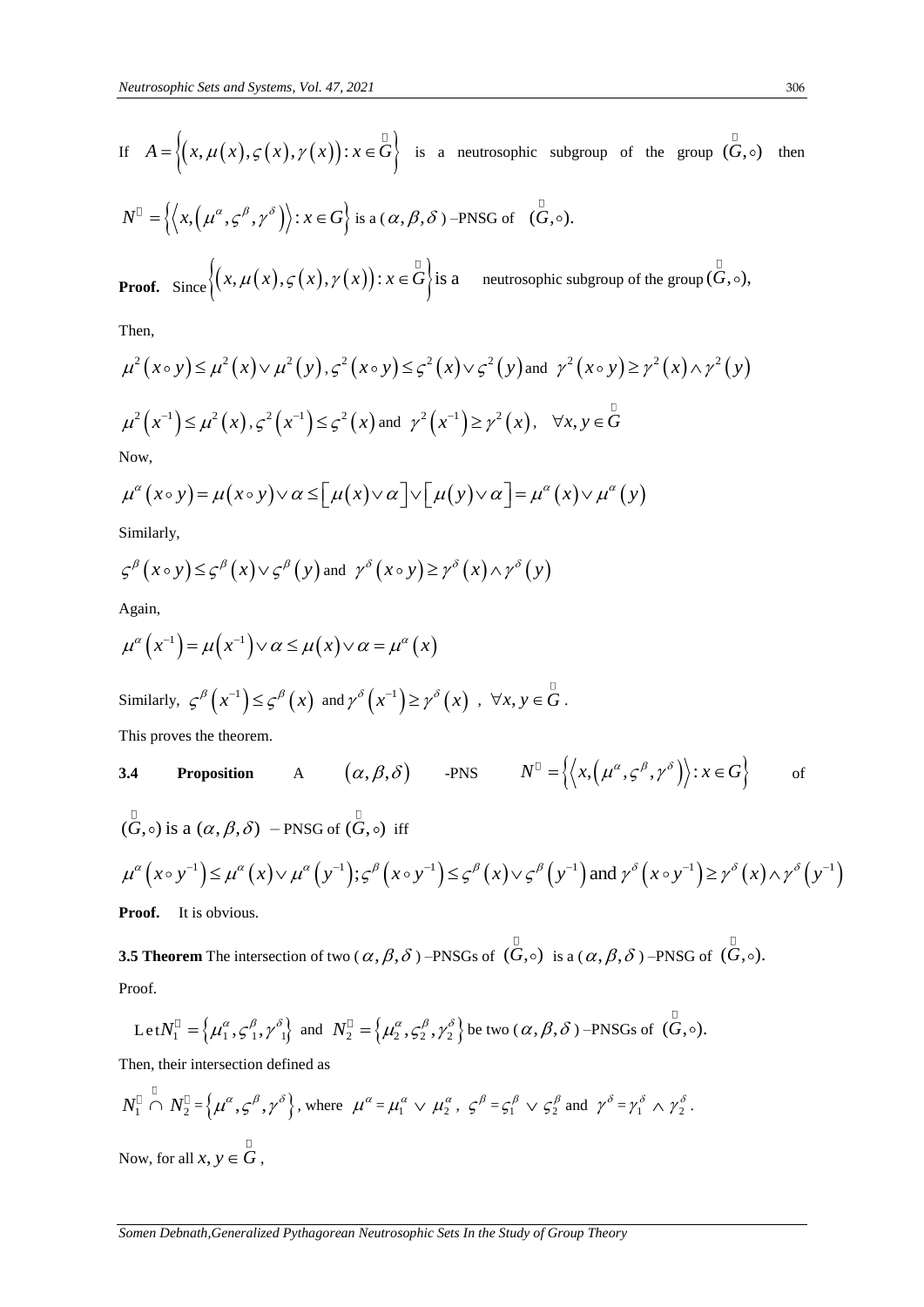*Neutrosophic Sets and Systems, Vol. 47, 2021*  
\n
$$
\mu^{\alpha}(x \circ y^{-1}) = \mu_1^{\alpha}(x \circ y^{-1}) \vee \mu_2^{\alpha}(x \circ y^{-1}) \leq (\mu_1^{\alpha}(x) \vee \mu_1^{\alpha}(y)) \vee (\mu_2^{\alpha}(x) \vee \mu_2^{\alpha}(y))
$$
\n
$$
= (\mu_1^{\alpha}(x) \vee \mu_2^{\alpha}(x)) \vee (\mu_1^{\alpha}(y) \vee \mu_2^{\alpha}(y))
$$
\n
$$
= \mu^{\alpha}(x) \vee \mu^{\alpha}(y)
$$

Similarly,  $\varsigma^{\beta}(x \circ y^{-1}) \leq \varsigma^{\beta}(x) \vee \varsigma^{\beta}(y)$  $\varsigma^{\beta}(x \circ y^{-1}) \leq \varsigma^{\beta}(x) \vee \varsigma^{\beta}(y)$  $\overline{a}$  $\leq \zeta^{\beta}(x) \vee \zeta^{\beta}(y)$  and  $\gamma^{\delta}(x \circ y^{-1}) \geq \gamma^{\delta}(x) \wedge \gamma^{\delta}(y)$  $\gamma^{\delta}(x \circ y^{-1}) \geq \gamma^{\delta}(x) \wedge \gamma^{\delta}(y)$  $\overline{a}$  $\geq \gamma^{\delta}(x) \wedge \gamma^{\delta}$ 

This proves the theorem.

**Note:** The union of two  $(\alpha, \beta, \delta)$  –PNSGs of  $(G, \circ)$  may not be a  $(\alpha, \beta, \delta)$  –PNSG of  $(G, \circ)$ .

#### **3.6 Definition**

Let 
$$
N^{\mathbb{D}} = (\mu^{\alpha}, \varsigma^{\beta}, \gamma^{\delta})
$$
 be a  $(\alpha, \beta, \delta)$ -PNSG of a group  $(\overset{\mathbb{D}}{G}, \circ)$ . Then for all  $x, y \in \overset{\mathbb{D}}{G}, N^{\mathbb{D}}$  is said to be

a normalized  $(\alpha, \beta, \delta)$ -PNSG of a group $\left(\overset{\Box}{G}, \circ\right)$ , if the following conditions hold:

a normalized 
$$
(\alpha, \beta, \delta)
$$
-PNSG of a group  $(\overset{\Box}{G}, \circ)$ , if the following conditions hold:  
\n(a)  $\mu^{\alpha}(x \circ y) \leq \mu^{\alpha}(x) \vee \mu^{\alpha}(y), \varsigma^{\beta}(x \circ y) \leq \varsigma^{\beta}(x) \vee \varsigma^{\beta}(y)$  and  $\gamma^{\delta}(x \circ y) \geq \gamma^{\delta}(x) \wedge \gamma^{\delta}(y)$   
\n(b)  $\mu^{\alpha}(x^{-1}) = \mu^{\alpha}(x), \varsigma^{\beta}(x^{-1}) = \varsigma^{\beta}(x)$  and  $\gamma^{\delta}(x^{-1}) = \gamma^{\delta}(x)$ 

(c) 
$$
\mu^{\alpha}(e^{\beta}) = 1
$$
,  $\varsigma^{\beta}(e^{\beta}) = 1$  and  $\gamma^{\delta}(e^{\beta}) = 0$ , where  $e^{\beta}$  is the identity element.

**3.7 Theorem** 

Let 
$$
N^{\mathbb{D}} = (\mu^{\alpha}, \varsigma^{\beta}, \gamma^{\delta})
$$
 be a  $(\alpha, \beta, \delta)$  -PNSG of a group  $(G, \circ)$ . Then the set

$$
M^{\mathbb{D}} = \left\{ x \in \mathring{G} : \mu^{\alpha}(x) = \mu^{\alpha}(e^{\mathbb{D}}), \varsigma^{\beta}(x) = \varsigma^{\beta}(e^{\mathbb{D}}), \gamma^{\delta}(x) = \gamma^{\delta}(e^{\mathbb{D}}) \right\}
$$
 forms a  $(\alpha, \beta, \delta)$ -PNSG of a

 $\text{group}\left(\overset{\square}{G},\circ\right).$ 

**Proof:** Clearly, the set  $M^{\square}$  is the non-empty set, as  $e^{\square} \in M^{\square}$ .

Since,  $M^{\square}$  is the  $(\alpha, \beta, \delta)$ -PNSG of a group $(\overset{\square}{G}, \circ)$ , then for all  $x, y \in \overset{\square}{G}$ 

$$
\mu^{\alpha}(x \circ y^{-1}) \leq \mu^{\alpha}(x) \vee \mu^{\alpha}(y^{-1})
$$

$$
= \mu^{\alpha}(x) \vee \mu^{\alpha}(y)
$$

$$
= \mu^{\alpha}(e^{T})
$$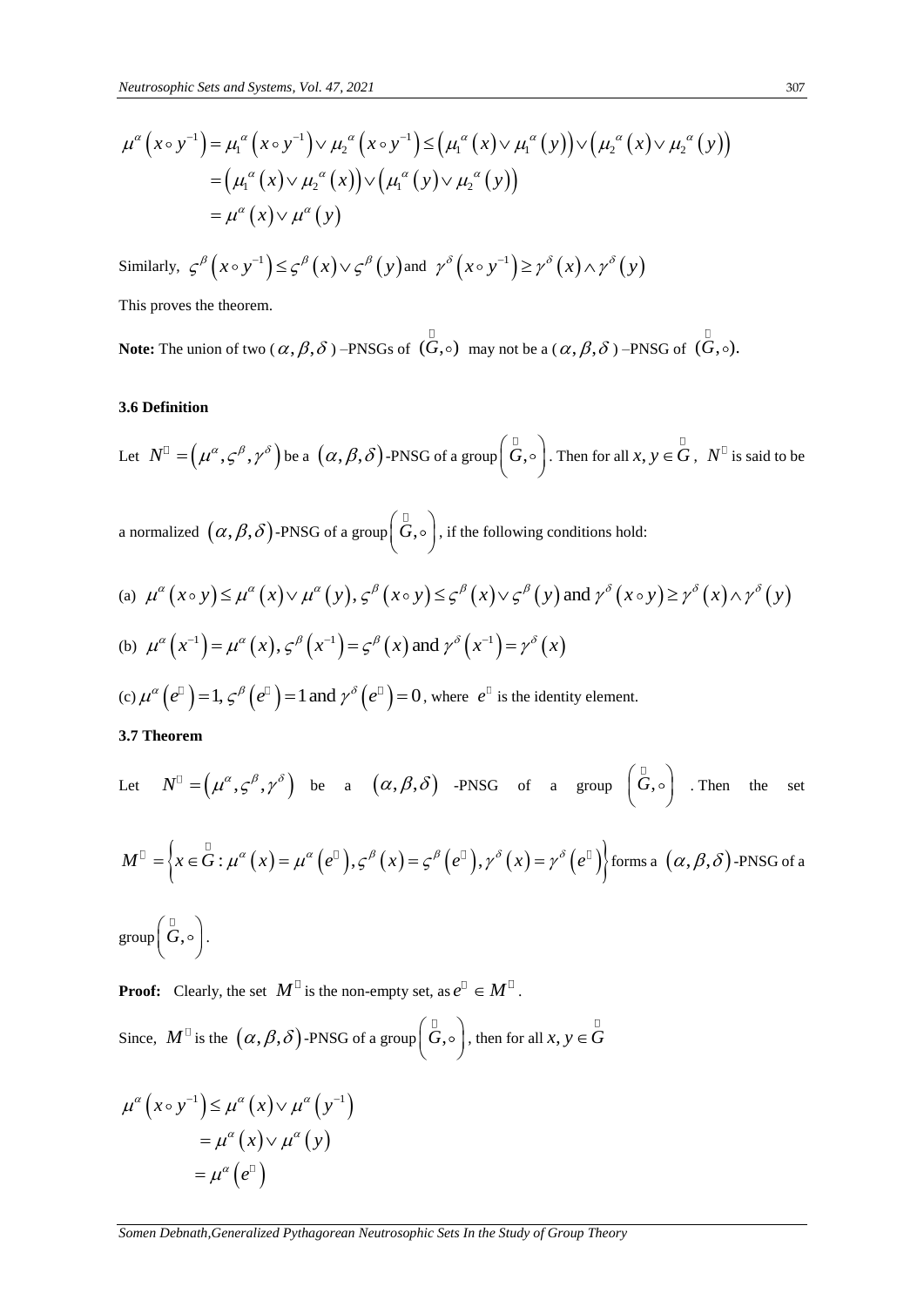Similarly,  $\mathcal{L}^{\beta}(x \circ y^{-1}) \leq \mathcal{L}^{\beta}(\mathbf{e}^{\mathbb{I}})$  and  $\gamma^{\delta}(x \circ y^{-1}) \geq \gamma^{\delta}(\mathbf{e}^{\mathbb{I}})$ 

Thus,  $x \circ y^{-1} \in M^{\square}$ .

Therefore,  $(M^{\mathbb{C}}, \circ)$  is the subgroup of  $(G^{\mathbb{C}}, \circ)$ 

# **3.8 Definition**

Let 
$$
N^{\mathbb{D}} = (\mu^{\alpha}, \varsigma^{\beta}, \gamma^{\delta})
$$
 be a  $(\alpha, \beta, \delta)$  -PNSG of a group  $(\overset{\mathbb{D}}{G}, \circ)$ . Then for

all  $x \in G$ ,  $(\alpha, \beta, \delta)$ -Pythagorean neutrosophic left coset(PNLC) of  $N^{\Box}$  is the  $(\alpha, \beta, \delta)$ -PNS such that  $xN^{\perp}$  =  $\left(x\mu^{\alpha}, x\varsigma^{\beta}, x\gamma^{\delta}\right)$  and it is defined by

$$
xN^{\mathbb{I}} = \left(x\mu^{\alpha}, x\zeta^{\beta}, x\gamma^{\delta}\right) \quad \text{and} \quad \text{it} \quad \text{is} \quad \text{defined}
$$
\n
$$
\left(x\mu^{\alpha}\right)(k) = \mu^{\alpha}\left(x^{-1} \circ k\right), \left(x\zeta^{\beta}\right)(k) = \zeta^{\beta}\left(x^{-1} \circ k\right) \text{and} \left(x\gamma^{\delta}\right)(k) = \gamma^{\delta}\left(x^{-1} \circ k\right) \text{for all } k \in G.
$$

Similarly, the  $(\alpha, \beta, \delta)$ -Pythagorean neutrosophic right coset(PNRC) of  $N^{\mathbb{D}}$  is defined by

Similarly, the 
$$
(\alpha, \beta, \delta)
$$
-Pythagorean neutrosophic right coset(PNRC) of  $N^{\square}$  is defined by  
\n
$$
(k)(x\mu^{\alpha}) = \mu^{\alpha}(k \circ x^{-1}), (k)(x\varsigma^{\beta}) = \varsigma^{\beta}(k \circ x^{-1}) \text{ and } (k)(x\gamma^{\delta}) = \gamma^{\delta}(k \circ x^{-1}) \text{ for all } k \in G.
$$
\n3.9 Definition

#### **3.9 Definition**

Let 
$$
N^{\mathbb{D}} = (\mu^{\alpha}, \varsigma^{\beta}, \gamma^{\delta})
$$
 be a  $(\alpha, \beta, \delta)$ -PNSG of a group  $(\overset{\mathbb{D}}{G}, \circ)$ . Then  $N^{\mathbb{D}}$  is a  $(\alpha, \beta, \delta)$ -Pythagorean

neutrosophic normal subgroup(PNNSG) of the group  $(\overline{G}, \circ),$  if every  $(\alpha, \beta, \delta)$ -PNLC of  $N^{\Box}$  is also a

$$
(\alpha, \beta, \delta)
$$
-PNRC of  $N^{\mathbb{I}}$ .

#### **3.9.1 Example**

Let us consider the group  $G = (Z_{_4}, + _{_4})$ , denotes the integers modulo 4 under addition. Firstly we construct the composition table as follows:

| $+_{\rm 4}$    | $\theta$         | 1                | $\sqrt{2}$                | $\mathfrak{Z}$ |
|----------------|------------------|------------------|---------------------------|----------------|
| $\theta$       | $\theta$         | $\boldsymbol{l}$ | $\overline{c}$            | $\mathfrak{Z}$ |
| 1              | $\boldsymbol{l}$ | $\overline{c}$   | $\mathfrak{Z}$            | $\theta$       |
| $\overline{c}$ | $\boldsymbol{2}$ | $\mathfrak{Z}$   | $\boldsymbol{\mathit{0}}$ | 1              |
| $\mathfrak{Z}$ | 3                | 0                |                           | $\mathfrak{2}$ |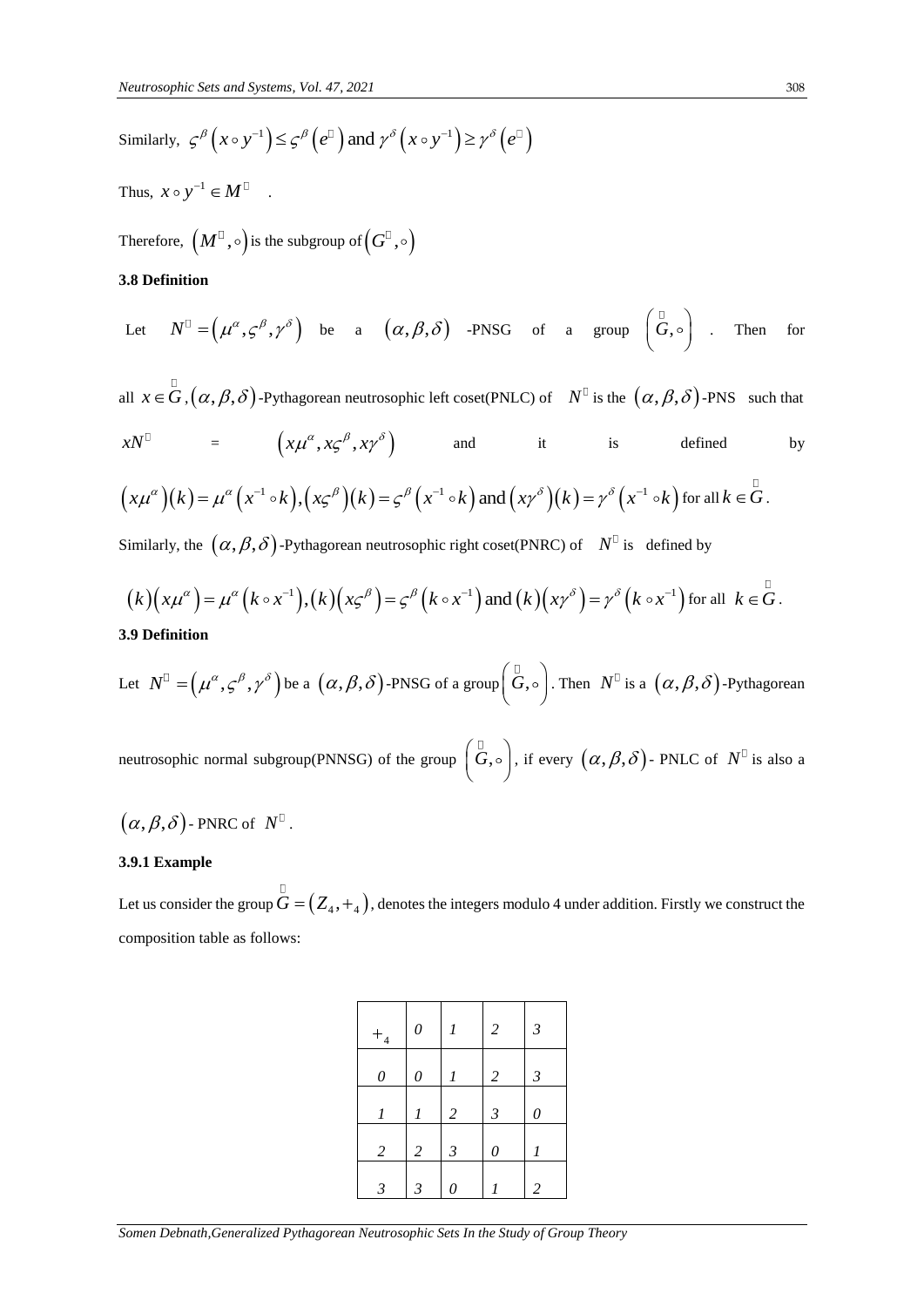For 
$$
3 oldsymbol{\in} \overrightarrow{G}
$$
 and for all  $k \in \overrightarrow{G}$ , we define the  $(\alpha, \beta, \delta)$ -PNLC and the  $(\alpha, \beta, \delta)$ -PNRC as follows:  
\n $(3\mu^{\alpha})(k) = \mu^{\alpha}(3^{-1} +_{4} k), (3\varsigma^{\beta})(k) = \varsigma^{\beta}(3^{-1} +_{4} k)$  and  $(3\gamma^{\delta})(k) = \gamma^{\delta}(3^{-1} +_{4} k)$   
\nAgain,  $(k)(3\mu^{\alpha}) = \mu^{\alpha}(k +_{4} 3^{-1}), (k)(3\varsigma^{\beta}) = \varsigma^{\beta}(k +_{4} 3^{-1})$  and  $(k)(3\gamma^{\delta}) = \gamma^{\delta}(k +_{4} 3^{-1})$   
\nFor k=0,  
\n $(3\mu^{\alpha})(0) = \mu^{\alpha}(3^{-1} +_{4} 0) = \mu^{\alpha}(1 +_{4} 0) = \mu^{\alpha}(1)$   
\n $(0)(3\mu^{\alpha}) = \mu^{\alpha}(0 +_{4} 3^{-1}) = \mu^{\alpha}(0 +_{4} 1) = \mu^{\alpha}(1)$   
\nTherefore,  $(3\mu^{\alpha})(0) = (0)(3\mu^{\alpha})$   
\nSimilarly, we can show that  $(3\varsigma^{\beta})(0) = (0)(3\varsigma^{\beta})$  and  $(3\gamma^{\delta})(0) = (0)(3\gamma^{\delta})$   
\nWe also verify the above result for, k=1, 2, 3.

Therefore, the group  $G = (Z_4, +_4)$  is a  $(\alpha, \beta, \delta)$ -PNNSG.

# **3.10 Proposition**

Let 
$$
N^{\mathbb{D}} = (\mu^{\alpha}, \varsigma^{\beta}, \gamma^{\delta})
$$
 be a  $(\alpha, \beta, \delta)$ -PNSG of  $(\mathring{G}, \circ)$ . Then for every  $x, y \in \mathring{G}$ ,  $N^{\mathbb{D}}$  is a

$$
(\alpha, \beta, \delta)
$$
 -PNNSG of group  $(\overset{\Box}{G}, \circ)$  iff   
 $\mu^{\alpha}(x \circ y) = \mu^{\alpha}(y \circ x), \varsigma^{\beta}(x \circ y) = \varsigma^{\beta}(y \circ x)$  and  $\gamma^{\delta}(x \circ y) = \gamma^{\delta}(y \circ x)$ 

$$
\mu^{\alpha}(x \circ y) = \mu^{\alpha}(y \circ x), \varsigma^{\beta}(x \circ y) = \varsigma^{\beta}(y \circ x) \text{ and } \gamma^{\delta}(x \circ y) = \gamma^{\delta}(y \circ x)
$$

# **Proof:**

Let 
$$
N^{\square} = (\mu^{\alpha}, \varsigma^{\beta}, \gamma^{\delta})
$$
 be a  $(\alpha, \beta, \delta)$ -PNSG of a group  $(\overline{G}, \circ)$ . Then for every  $x \in \overline{G}$ ,  
\n $xN^{\square} = N^{\square}x$ . Now, for every  $x, k \in \overline{G}$ ,  $(x\mu^{\alpha})(k) = (\mu^{\alpha}x)(k)$ ,  $(x\varsigma^{\beta})(k) = (\varsigma^{\beta}x)(k)$ , and  
\n $(x\gamma^{\delta})(k) = (\gamma^{\delta}x)(k)$ .  
\nAlso, for every  $x, k \in \overline{G}$ ,  $\mu^{\alpha}(x^{-1} \circ k) = \mu^{\alpha}(k \circ x^{-1})$ ,  $\varsigma^{\beta}(x^{-1} \circ k) = \varsigma^{\beta}(k \circ x^{-1})$ , and  
\n $\gamma^{\delta}(x^{-1} \circ k) = \gamma^{\delta}(k \circ x^{-1})$ .  
\nTherefore,  $\mu^{\alpha}(x \circ y) = \mu^{\alpha}(x \circ (y^{-1})^{-1}) = \mu^{\alpha}((y^{-1})^{-1} \circ x) = \mu^{\alpha}(y \circ x)$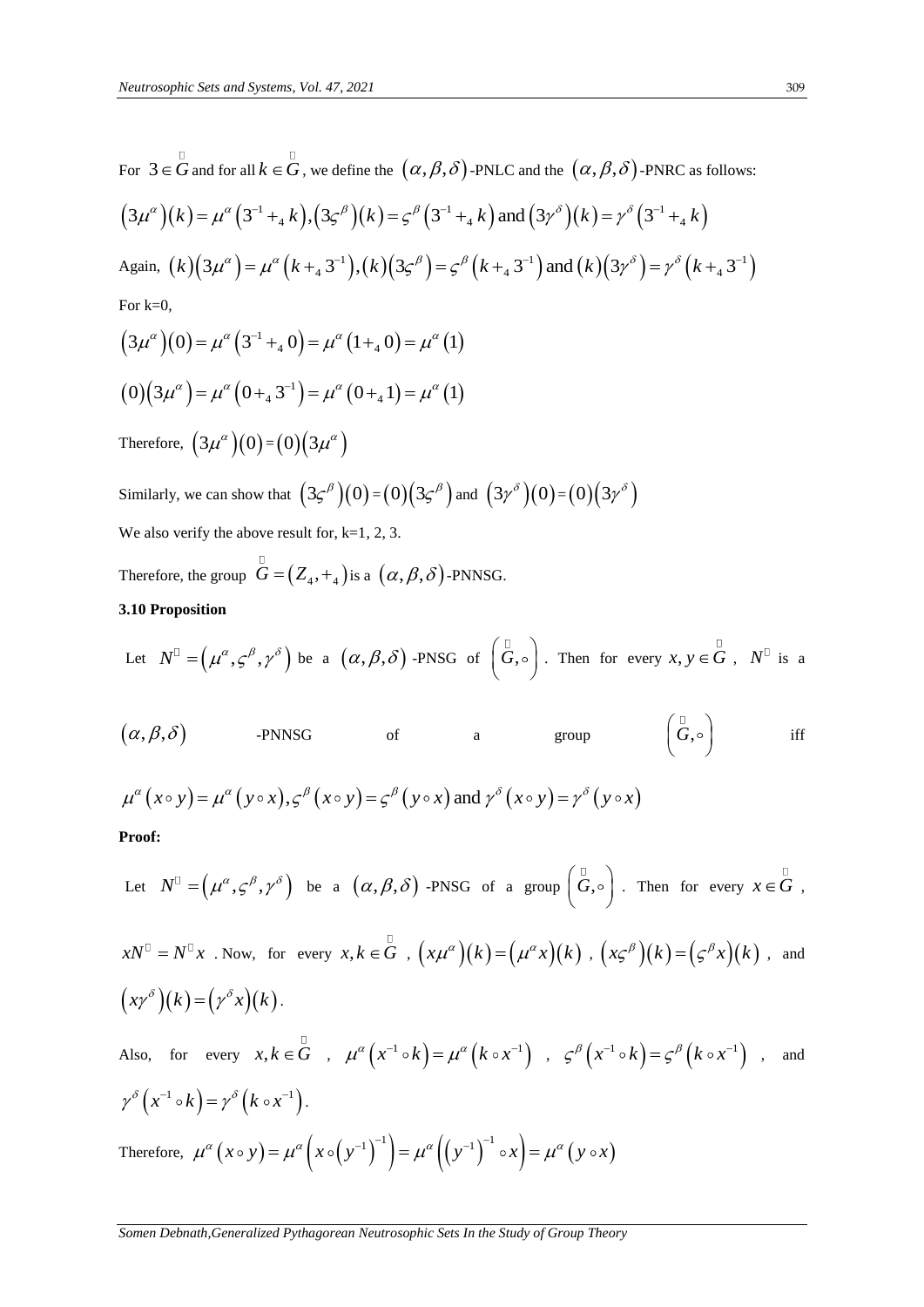Similarly, 
$$
\zeta^{\beta}(x \circ y) = \zeta^{\beta}(y \circ x)
$$
, and  $\gamma^{\delta}(x \circ y) = \gamma^{\delta}(y \circ x)$ .  
\nConversely, for every  $x, y \in G$ ,  $\mu^{\alpha}(x \circ y) = \mu^{\alpha}(y \circ x)$ ,  $\zeta^{\beta}(x \circ y) = \zeta^{\beta}(y \circ x)$ , and  
\n $\gamma^{\delta}(x \circ y) = \gamma^{\delta}(y \circ x)$ .  
\nThis gives,  $\mu^{\alpha}(x \circ (y^{-1})^{-1}) = \mu^{\alpha}((y^{-1})^{-1} \circ x)$ ,  $\zeta^{\beta}(x \circ (y^{-1})^{-1}) = \zeta^{\beta}((y^{-1})^{-1} \circ x)$ , and  
\n $\gamma^{\delta}(x \circ (y^{-1})^{-1}) = \gamma^{\delta}((y^{-1})^{-1} \circ x)$ .  
\nPut  $y^{-1} = z$ . Then for every  $x, z \in G$ ,  $\mu^{\alpha}(x \circ z^{-1}) = \mu^{\alpha}(z^{-1} \circ x)$ ,  $\zeta^{\beta}(x \circ z^{-1}) = \zeta^{\beta}(z^{-1} \circ x)$ , and  
\n $\gamma^{\delta}(x \circ z^{-1}) = \gamma^{\delta}(z^{-1} \circ x)$ .  
\n $\Rightarrow (\mu^{\alpha}z)(x) = (z\mu^{\alpha})(x), (\zeta^{\beta}z)(x) = (z\zeta^{\beta})(x), (\gamma^{\delta}z)(x) = (z\gamma^{\delta})(x)$   
\n $\Rightarrow \mu^{\alpha}z = z\mu^{\alpha}, \zeta^{\beta}z = z\zeta^{\beta}$ , and  $\gamma^{\delta}z = z\gamma^{\delta}$   
\n $\Rightarrow N^{\square}z = zN^{\square}$  for every  $z \in G$ .  
\nAs a result,  $N^{\square}$  is a  $(\alpha, \beta, \delta)$ -PNNSG of a group  $(\overline{G}, \circ)$ .

# **3.11 Proposition**

Let 
$$
N^{\mathbb{D}} = (\mu^{\alpha}, \varsigma^{\beta}, \gamma^{\delta})
$$
 be a  $(\alpha, \beta, \delta)$ -PNSG of a group  $(\overset{\mathbb{D}}{G}, \circ)$ . Then for every  $x, y \in \overset{\mathbb{D}}{G}$ ,  $N^{\mathbb{D}}$  is a  $(\alpha, \beta, \delta)$ -PNNSG of a group  $(\overset{\mathbb{D}}{G}, \circ)$  iff  

$$
\mu^{\alpha} (y \circ x \circ y^{-1}) = \mu^{\alpha} (x), \varsigma^{\beta} (y \circ x \circ y^{-1}) = \varsigma^{\beta} (x)
$$
 and  $\gamma^{\delta} (y \circ x \circ y^{-1}) = \gamma^{\delta} (x)$   
**Proof:**

Let 
$$
N^{\mathbb{D}} = (\mu^{\alpha}, \varsigma^{\beta}, \gamma^{\delta})
$$
 be a  $(\alpha, \beta, \delta)$ -PNSG of a group  $(\overset{\mathbb{D}}{G}, \circ)$ .

Then for every 
$$
x, y \in G
$$
,  $\mu^{\alpha}(x \circ y) = \mu^{\alpha}(y \circ x)$ ,  $\varsigma^{\beta}(x \circ y) = \varsigma^{\beta}(y \circ x)$ , and  $\gamma^{\delta}(x \circ y) = \gamma^{\delta}(y \circ x)$ .

Therefore,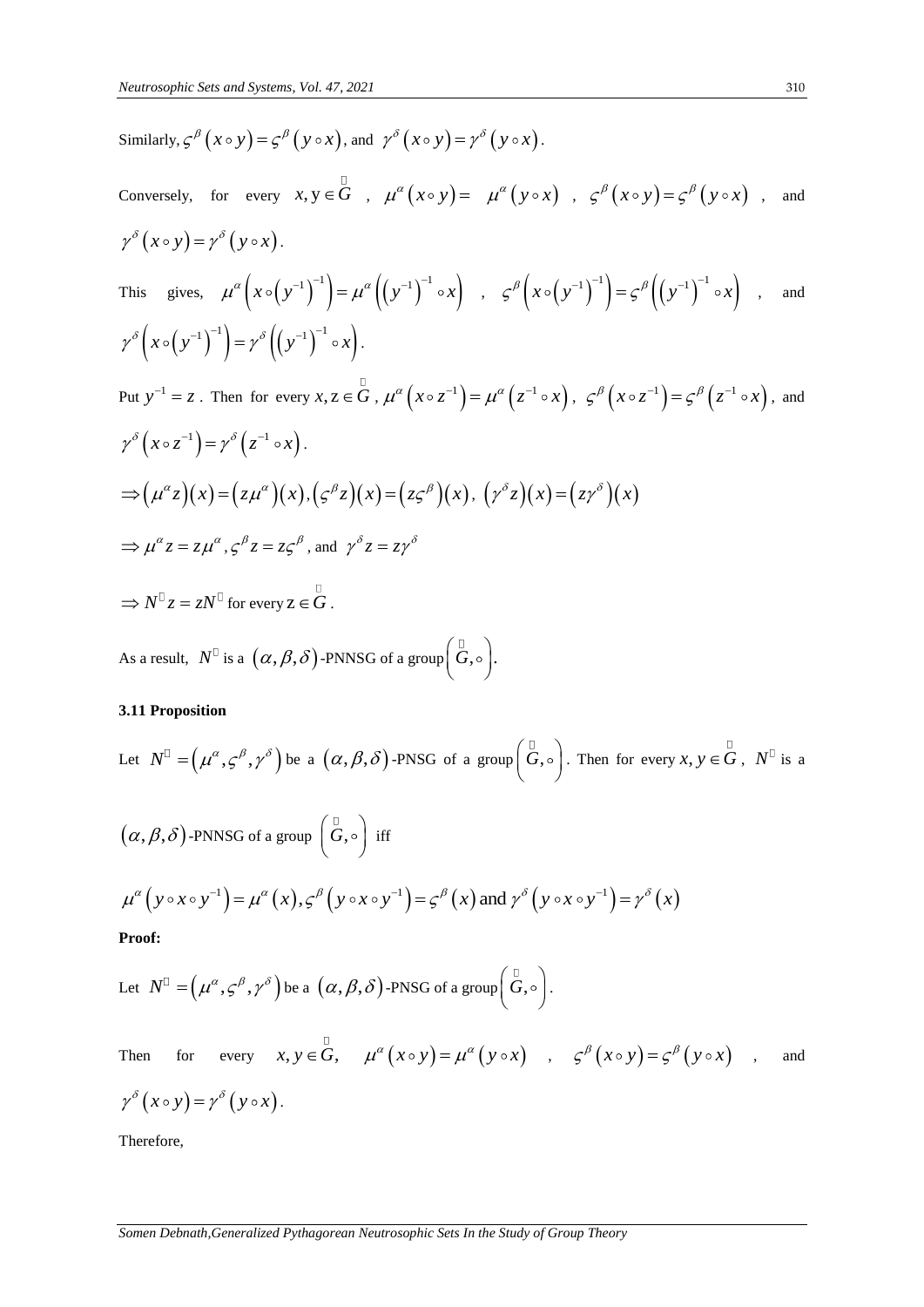$$
\mu^{\alpha} (y \circ x \circ y^{-1}) = \mu^{\alpha} ((y \circ x) \circ y^{-1})
$$
  
= 
$$
\mu^{\alpha} (y^{-1} \circ (y \circ x))
$$
  
= 
$$
\mu^{\alpha} (y^{-1} \circ y \circ x)
$$
  
= 
$$
\mu^{\alpha} (e \circ x)
$$
  
= 
$$
\mu^{\alpha} (x)
$$

Conversely,

Similarly, we can write 
$$
\varsigma^{\beta}(y \circ x \circ y^{-1}) = \varsigma^{\beta}(x)
$$
, and  $\gamma^{\delta}(y \circ x \circ y^{-1}) = \gamma^{\delta}(x)$ .  
\nConversely,  
\nfor all  $x, y \in G$ ,  $\mu^{\alpha}(y \circ x \circ y^{-1}) = \mu^{\alpha}(x), \varsigma^{\beta}(y \circ x \circ y^{-1}) = \varsigma^{\beta}(x)$  and  $\gamma^{\delta}(y \circ x \circ y^{-1}) = \gamma^{\delta}(x)$ .

Therefore,

Therefore,  
\n
$$
\mu^{\alpha}(x \circ y) = \mu^{\alpha}(y^{-1} \circ y \circ x \circ y)
$$
\n
$$
= \mu^{\alpha}((y^{-1}) \circ (y \circ x) \circ (y^{-1})^{-1})
$$
\n
$$
= \mu^{\alpha}(y \circ x)
$$

Similarly,  $\varsigma^{\beta}(x \circ y) = \varsigma^{\beta}(y \circ x)$ , and  $\gamma^{\delta}(x \circ y) = \gamma^{\delta}(y \circ x)$ .

Hence by using proposition **3.10,**  $N^{\mathbb{D}}$  is a  $(\alpha, \beta, \delta)$ -PNNSG of a group  $(\overline{G}, \circ)$ .

# **3.12 Theorem**

Let 
$$
N^{\mathbb{I}} = (\mu^{\alpha}, \varsigma^{\beta}, \gamma^{\delta})
$$
 be a  $(\alpha, \beta, \delta)$  -PNSG of a group  $(\overset{\mathbb{I}}{G}, \circ)$ . Then  
\n
$$
S = \left\{ x \in \overset{\mathbb{I}}{G} : \mu^{\alpha}(x) = \mu^{\alpha}(e^{\mathbb{I}}), \varsigma^{\beta}(x) = \varsigma^{\beta}(e^{\mathbb{I}}) \text{ and } \gamma^{\delta}(x) = \gamma^{\delta}(e^{\mathbb{I}}) \right\} \text{ is a normal subgroup of the group } (\overset{\mathbb{I}}{G}, \circ).
$$

**Proof.** 

As  $e^{\Box} \in S$ , *S* is a non-empty set. Clearly, *S* is a subgroup of  $\left(\stackrel{\Box}{G}, \circ\right)$ .

Let 
$$
x \in \mathring{G}
$$
 and  $s \in S$ , then  $\mu^{\alpha}(s) = \mu^{\alpha}(e^{\beta}), \varsigma^{\beta}(s) = \varsigma^{\beta}(e^{\beta})$  and  $\gamma^{\delta}(s) = \gamma^{\delta}(e^{\beta})$   
By proposition **3.11**,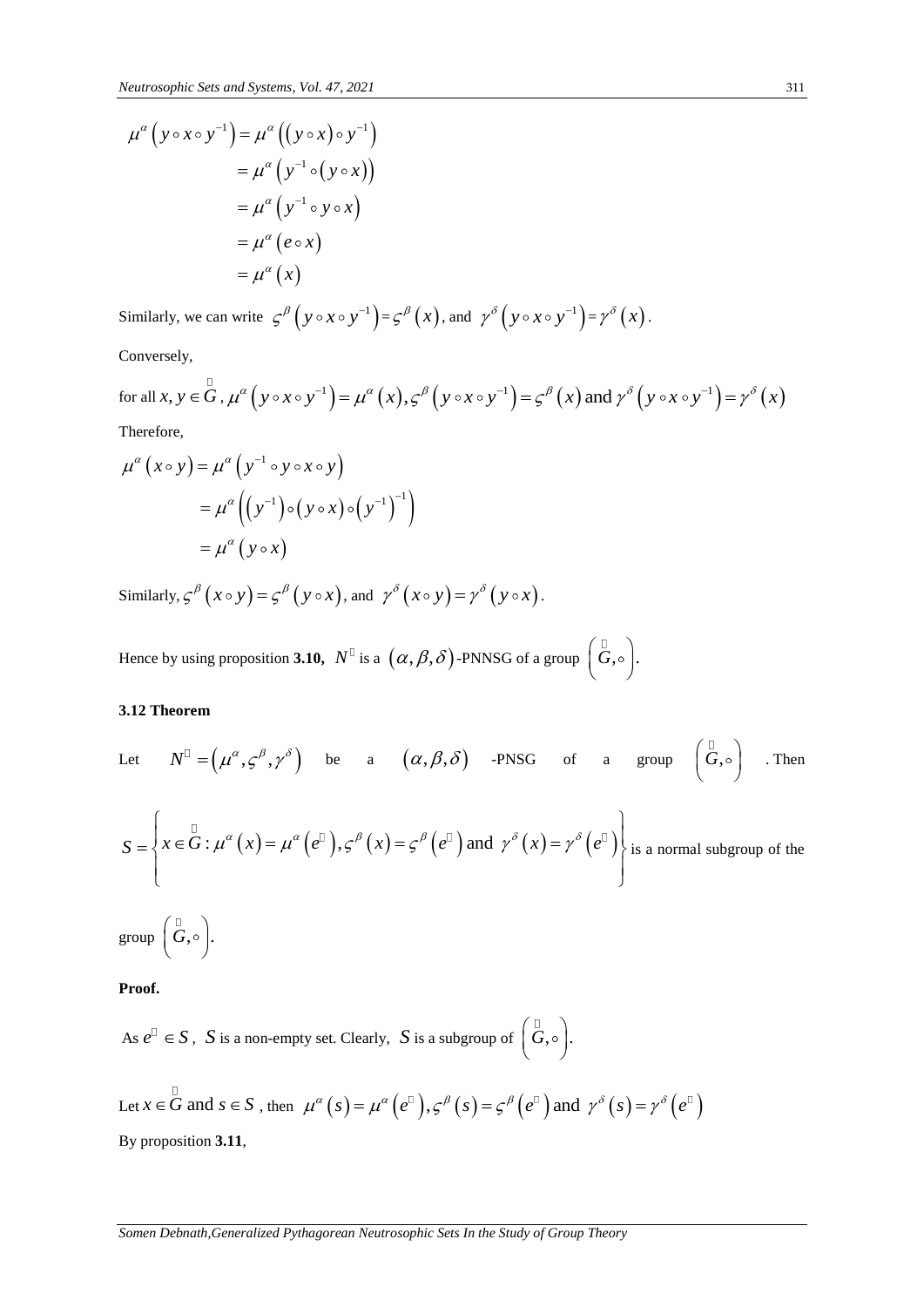*Neutrosophic Sets and Systems, Vol. 47, 2021*  
\n
$$
\mu^{\alpha}(x \circ s \circ x^{-1}) = \mu^{\alpha}(s) = \mu^{\alpha}(e^{\Box}), \varsigma^{\beta}(x \circ s \circ x^{-1}) = \varsigma^{\beta}(s) = \varsigma^{\beta}(e^{\Box}) \text{ and } \gamma^{\delta}(x \circ s \circ x^{-1}) = \gamma^{\delta}(s) = \gamma^{\delta}(e^{\Box})
$$

Thus, 
$$
(S, \circ)
$$
 is a normal subgroup of  $\left(\overset{\mathbb{D}}{G}, \circ\right)$ .

#### **4. An Application**

|                                                                                                                                                                                                                                                                                                                                                    | Therefore, $x \circ s \circ x^{-1} \in S$ .                                                                                                                                             |                                                                                                                                              |           |           |           |     |                                                                                                        |                                                                                                              |  |  |
|----------------------------------------------------------------------------------------------------------------------------------------------------------------------------------------------------------------------------------------------------------------------------------------------------------------------------------------------------|-----------------------------------------------------------------------------------------------------------------------------------------------------------------------------------------|----------------------------------------------------------------------------------------------------------------------------------------------|-----------|-----------|-----------|-----|--------------------------------------------------------------------------------------------------------|--------------------------------------------------------------------------------------------------------------|--|--|
| Thus, $(S, \circ)$ is a normal subgroup of $\left(\overset{\sqcup}{G}, \circ\right)$ .                                                                                                                                                                                                                                                             |                                                                                                                                                                                         |                                                                                                                                              |           |           |           |     |                                                                                                        |                                                                                                              |  |  |
|                                                                                                                                                                                                                                                                                                                                                    | 4. An Application                                                                                                                                                                       |                                                                                                                                              |           |           |           |     |                                                                                                        |                                                                                                              |  |  |
|                                                                                                                                                                                                                                                                                                                                                    |                                                                                                                                                                                         |                                                                                                                                              |           |           |           |     | analysis. This concept applies to geometric figures, which remain invariant under some transformations | When we are dealing with an object that appears symmetric, group theory can help us for its study and        |  |  |
| (reflection or rotation or both). In mathematics, a dihedral group is the group of symmetry of a regular polygon<br>which includes rotation and reflection. Decorative motifs on floor tiles, buildings, and artwork are frequently<br>based on dihedral groups. Chemists and mineralogists utilize dihedral groups to categorize the structure of |                                                                                                                                                                                         |                                                                                                                                              |           |           |           |     |                                                                                                        |                                                                                                              |  |  |
|                                                                                                                                                                                                                                                                                                                                                    |                                                                                                                                                                                         |                                                                                                                                              |           |           |           |     |                                                                                                        |                                                                                                              |  |  |
|                                                                                                                                                                                                                                                                                                                                                    | logo for the companies.                                                                                                                                                                 |                                                                                                                                              |           |           |           |     |                                                                                                        |                                                                                                              |  |  |
|                                                                                                                                                                                                                                                                                                                                                    |                                                                                                                                                                                         |                                                                                                                                              |           |           |           |     |                                                                                                        | In this section, we study the dihedral group for an asymmetric molecule having a tetrahedron structure. We   |  |  |
| express the dihedral group in terms of $(\alpha, \beta, \delta)$ -Pythagorean neutrosophic subgroup. For this, we take the                                                                                                                                                                                                                         |                                                                                                                                                                                         |                                                                                                                                              |           |           |           |     |                                                                                                        |                                                                                                              |  |  |
|                                                                                                                                                                                                                                                                                                                                                    | dihedral group $D_4$ (symmetries of squares).<br>$D_4$ is a symmetric group of order 8 and it is defined by $D_4 = \left\{ R_0, R_{90}, R_{180}, R_{270}, H, V, D, D' \right\}$ , where |                                                                                                                                              |           |           |           |     |                                                                                                        |                                                                                                              |  |  |
|                                                                                                                                                                                                                                                                                                                                                    |                                                                                                                                                                                         |                                                                                                                                              |           |           |           |     |                                                                                                        |                                                                                                              |  |  |
| $R_0$ is the rotation of $0^\circ$ , $R_{90}$ is the rotation of $90^\circ$ , $R_{180}$ is the rotation of $180^\circ$ , $R_{270}$ is the rotation of $270^\circ$ ,                                                                                                                                                                                |                                                                                                                                                                                         |                                                                                                                                              |           |           |           |     |                                                                                                        |                                                                                                              |  |  |
|                                                                                                                                                                                                                                                                                                                                                    |                                                                                                                                                                                         |                                                                                                                                              |           |           |           |     |                                                                                                        | H is a reflection about x-axis, V is a reflection about y-axis, D is a reflection about main diagonal, and   |  |  |
|                                                                                                                                                                                                                                                                                                                                                    |                                                                                                                                                                                         |                                                                                                                                              |           |           |           |     |                                                                                                        | $D'$ is the reflection about other diagonal. Now we assign the membership, indeterminacy, and non-membership |  |  |
|                                                                                                                                                                                                                                                                                                                                                    |                                                                                                                                                                                         | values to each element of $D_4$ , which is displayed in the form of a table given by,                                                        |           |           |           |     |                                                                                                        |                                                                                                              |  |  |
|                                                                                                                                                                                                                                                                                                                                                    | $R_{0}$                                                                                                                                                                                 | $R_{90}$                                                                                                                                     | $R_{180}$ | $R_{270}$ | $H_{\rm}$ | V   | $\boldsymbol{D}$                                                                                       | $D^{'}$                                                                                                      |  |  |
| $\mu$                                                                                                                                                                                                                                                                                                                                              | 0.8                                                                                                                                                                                     | 0.65                                                                                                                                         | 0.75      | 0.9       | 0.4       | 0.7 | 0.85                                                                                                   | 0.5                                                                                                          |  |  |
|                                                                                                                                                                                                                                                                                                                                                    | 0.7                                                                                                                                                                                     | 0.55                                                                                                                                         | 0.67      | 0.5       | 0.8       | 0.6 | 0.55                                                                                                   | 0.9                                                                                                          |  |  |
| $\varsigma$                                                                                                                                                                                                                                                                                                                                        |                                                                                                                                                                                         |                                                                                                                                              | 0.7       | 0.8       | 0.9       | 0.8 | 0.75                                                                                                   | 0.7                                                                                                          |  |  |
| γ                                                                                                                                                                                                                                                                                                                                                  | 0.6                                                                                                                                                                                     | 0.9                                                                                                                                          |           |           |           |     |                                                                                                        |                                                                                                              |  |  |
|                                                                                                                                                                                                                                                                                                                                                    |                                                                                                                                                                                         |                                                                                                                                              |           |           |           |     |                                                                                                        |                                                                                                              |  |  |
| Table1.                                                                                                                                                                                                                                                                                                                                            |                                                                                                                                                                                         | Membership, indeterminacy, and non-membership values to each element of $D_4$                                                                |           |           |           |     |                                                                                                        |                                                                                                              |  |  |
|                                                                                                                                                                                                                                                                                                                                                    |                                                                                                                                                                                         | We take $\alpha$ =0.8, $\beta$ =0.6 and $\delta$ =0.7. For the elements H and V,                                                             |           |           |           |     |                                                                                                        |                                                                                                              |  |  |
|                                                                                                                                                                                                                                                                                                                                                    |                                                                                                                                                                                         | $\mu^{\alpha}(H \circ V^{-1}) = \mu^{\alpha}(R_{180}) = \mu(R_{180}) \vee \alpha = 0.8 \leq \mu^{\alpha}(H) \vee \mu^{\alpha}(V^{-1}) = 0.8$ |           |           |           |     |                                                                                                        |                                                                                                              |  |  |

We take 
$$
\alpha = 0.8
$$
,  $\beta = 0.6$  and  $\delta = 0.7$ . For the elements *H* and *V*,  
\n
$$
\mu^{\alpha} (H \circ V^{-1}) = \mu^{\alpha} (R_{180}) = \mu (R_{180}) \vee \alpha = 0.8 \le \mu^{\alpha} (H) \vee \mu^{\alpha} (V^{-1}) = 0.8
$$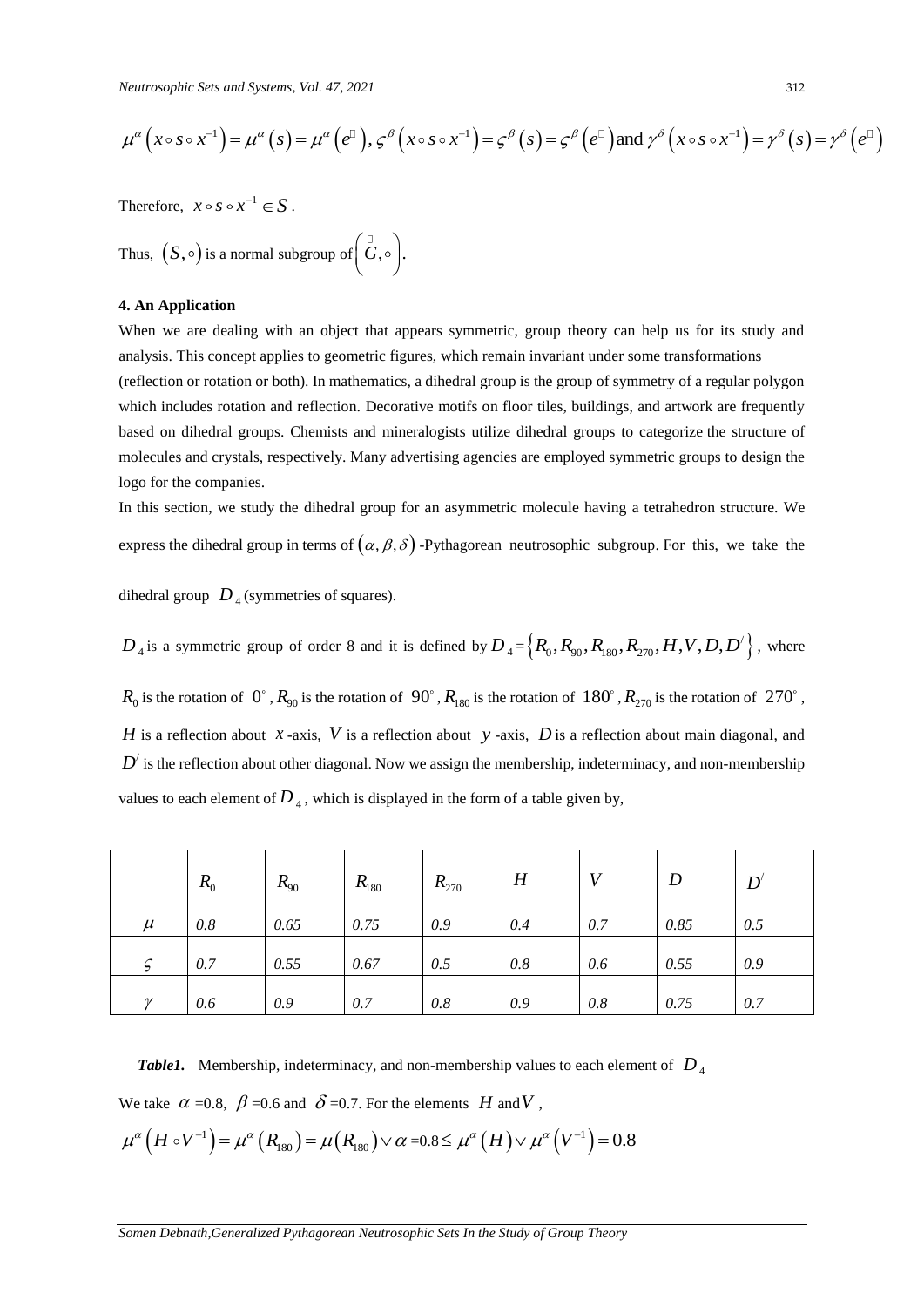$$
\varsigma^{\beta}\left(H\circ V^{-1}\right) = \varsigma^{\beta}\left(R_{180}\right) = \varsigma\left(R_{180}\right) \vee \beta = 0.6 \leq \varsigma^{\beta}\left(H\right) \vee \varsigma^{\beta}\left(V^{-1}\right) = 0.8
$$
  

$$
\gamma^{\delta}\left(H\circ V^{-1}\right) = \gamma^{\delta}\left(R_{180}\right) = \gamma\left(R_{180}\right) \wedge \delta = 0.7 \geq \gamma^{\delta}\left(H\right) \wedge \gamma^{\delta}\left(V^{-1}\right) = 0.7
$$

For every pair of elements in  $\overline{D}_4$  , the above conditions hold.

Therefore, 
$$
N^{\mathbb{D}} = (\mu^{\alpha}, \varsigma^{\beta}, \gamma^{\delta})
$$
 is a-PNSG.

#### **5. Conclusions**

 $\zeta^S(H \circ V^{-1}) = \zeta^S(R_{\text{sin}}) = \zeta(R_{\text{sin}}) \vee \partial \pm 0.6 \leq \zeta^S(H) \vee \zeta^S(V^{-1}) = 0.8$ <br>  $\gamma^S(H \circ V^{-1}) = \gamma^S(R_{\text{sin}}) = \gamma(R_{\text{tan}}) \wedge \delta = 0.7$ <br>
For every pair of clements in  $D_4$ , the above conditions hold.<br>
Therefore,  $N^0 = (\mu^a \cdot \zeta^S$ PFS, PIFS, PNS, etc. are the latest mathematical tools that are developed to design the uncertainty with high precision. But, there exist some events where all these tools are unable to make a decision. This led to the motivation of the introduction of  $(\alpha, \beta, \delta)$ -PNS-as an extension of a PNS. Concerning to this notion we derive  $(\alpha, \beta, \delta)$  -PNSGs and study their various results and properties. We also discuss  $(\alpha, \beta, \delta)$ -PNNSGs,  $(\alpha, \beta, \delta)$ -PNCs. Finally, we give an application where we use the dihedral group and by using it we model the  $(\alpha, \beta, \delta)$ -PNSG. In the future, there are a lot of scopes to use this concept in the study of cryptography, crystallography, graph theory, molecular chemistry, natural science, artificial intelligence, data mining, etc.

**Funding:** There is no external funding for this research.

**Conflicts of Interest:** The author declares no conflict of interest.

# **References**

[1] Zadeh, L. A. (1965). Fuzzy set. Information and Control, 8, 338-353.

[2] Zimmermann, H. J. (2001). Fuzzy set theory and applications, 4<sup>th</sup> Rev. ed. Boston. Kluwer Academic Publishers.

[3] Singh, H., Gupta, M.M., Meitzler, T., Hou, Z.G., Garg, K.K., Solo, A.M.G., & Zadeh, L.A. (2013). Real-life applications of fuzzy logic. Advances in Fuzzy Systems, 2013, 1-3.

[4] Sunitha, M.S., & Mathew, S. (2013). Fuzzy graph theory: a survey. Annals of Pure and Applied Mathematics, 4, 92-110.

[5] Sostak, A. P. (1996). Basic structures of fuzzy topology. Journal of Mathematical Sciences, 78, 662-701.

[6] Verma, M., & Shukla, K. K. (2015). Application of fuzzy optimization to the orienteering problem. Advances in Fuzzy Systems, 2015, 1-12.

[7] Jeon, G., Anisetti, M., Damiani, E., & Monga, O. (2018). Real-time image processing systems using fuzzy and rough sets techniques. Soft Computing, 22, 1381-1384.

[8] Xu, L.H., Yu, Y. L., & Wu, Q. D. (1999). General fuzzy neural network: basic structure, algorithms and its applications. IFAC Proceedings, 32, 5255-5260.

[9] Kandel, A., & Schneider, M. (1989). Fuzzy sets and their applications to artificial intelligence. Advances in Computers, 28, 69-105.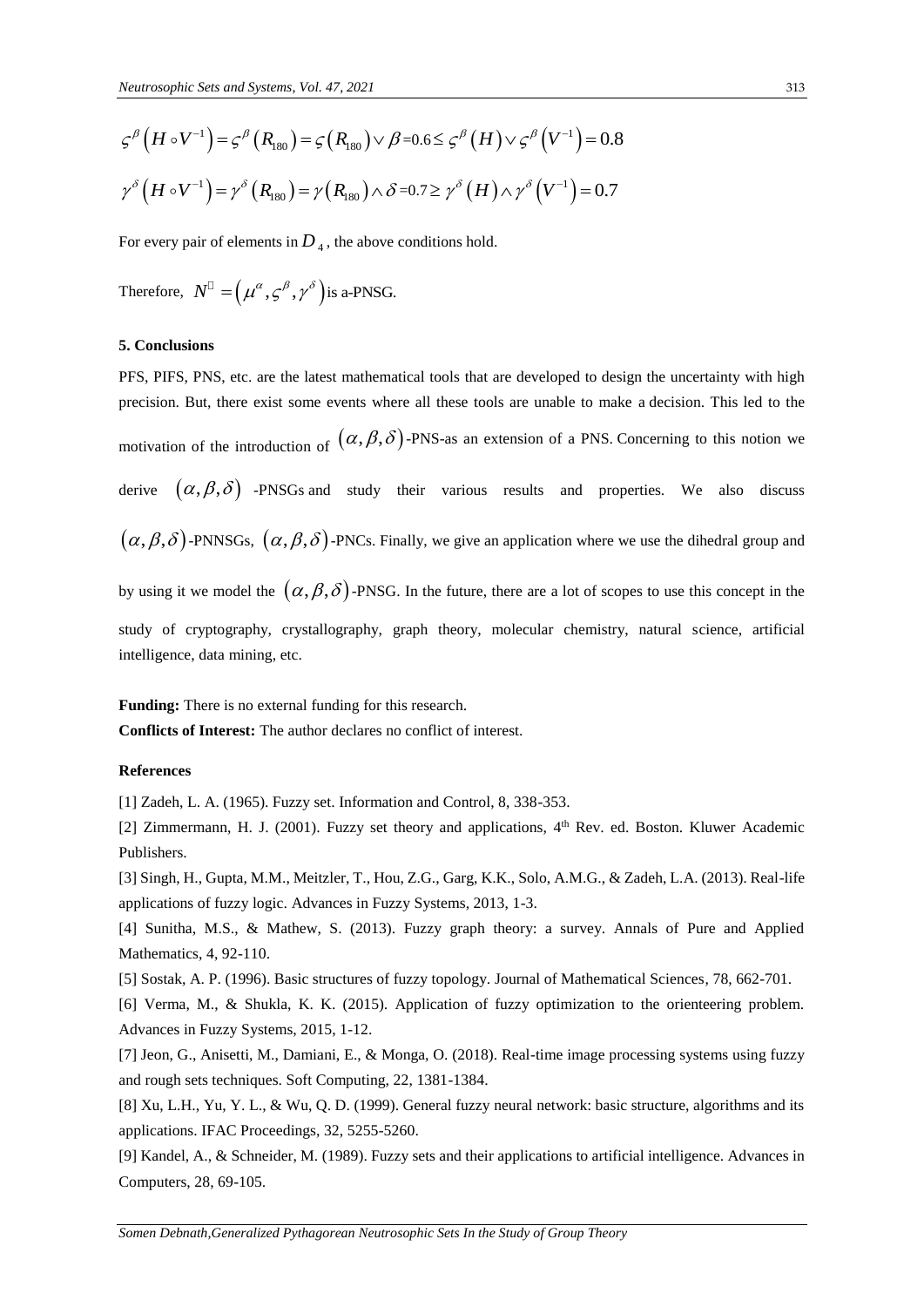[10] Coulon, J., & Coulon, J. L. (1984). Fuzzy Boolean algebras. Journal of Mathematical Analysis and Applications, 99, 248-256.

[11] Arfi, B. (2006). Linguistic fuzzy-logic game theory. Journal of Conflict Resolution, 50, 28-57.

[12] Atanassov, K. T. (1986). Intuitionistic fuzzy sets. Fuzzy Sets and Systems, 20, 87-96.

[13] Sebastian, S., & Ramakrishnan, T. V. (2011). Multi-fuzzy sets: an extension of fuzzy sets. Fuzzy Information and Engineering, 3, 35-43.

[14] Deschrijver, G., & Kerre, E. E. (2003). On the relationship between some extensions of fuzzy set theory. Fuzzy Sets and Systems, 133, 227-235.

[15] Gorzalczany, M. B. (1987). A method of inference in approximate reasoning based on interval-valued fuzzy sets. Fuzzy Sets and Systems, 21, 1-17.

[16] Atanassov, K. T., & Gargov, G. (1989). Interval-valued intuitionistic fuzzy sets. Fuzzy Sets and Systems, 31, 343-349.

[17] Smarandache, F. (2006). Neutrosophic set-a generalization of the intuitionistic fuzzy set. IEEE International Conference on Granular Computing, Atlanta, Georgia, USA, 1-7.

[18] Wang, H., Smarandache, F., Zhang, Y. Q., & Sunderraman, R. (2010). Single valued neutrosophic sets. Review of the Air Force Academy, 1, 10-14.

[19] Deli, I., Broumi, S., & Smarandache, F. (2015). On neutrosophic refined sets and their applications in medical diagnosis. Journal of New Theory, 6, 88-98.

[20] Zhang, H. Y., Wang, J. Q., & Chen, X. H. (2014). Interval neutrosophic sets and their applications in multicriteria decision-making problems. The Scientific World Journal, 2014, 1-15.

[21] Deli, I., Ali, M., & Smarandache, F. (2015). Bipolar neutrosophic sets and their application based on multi-criteria decision-making problems. Proceedings of the International Conference on Advances Mechatronic Systems, Beijing, China, August, 22-24.

[22] Ali, M., & Smarandache, F. (2017). Complex neutrosophic set. Neural Computing and Applications, 28, 1817-1834.

[23] Mondal, K., Pramanik, S., & Giri, B. C. (2018). Interval neutrosophic similarity measure based MADM strategy and its application to MADM problems. Neutrosophic Sets and Systems, 19, 47-56.

[24] Biswas, P., Pramanik, S., & Giri, B. C. (2019). Non-linear programming approach for single-valued neutrosophic TOPSIS method. New Mathematics and Natural Computation, 15, 307-326.

[25] Rosenfeld, A. (1971). Fuzzy groups. Journal of Mathematical Analysis and Applications, 35, 512-517.

[26] Anthony, J. M., & Sherwood, H. (1982). Fuzzy groups redefined. Journal of Mathematical Analysis and Applications, 69, 124-130.

[27] Das, P. S. (1981). Fuzzy groups and level subgroups. Journal of Mathematical Analysis and Applications, 84, 264-269.

[28] Ajmal, N., & Prajapati, A. S. (1992). Fuzzy cosets and fuzzy normal subgroups. Information Sciences, 64, 17-25.

[29] Zhan, J., & Tan, Z. (2004). Intuitionistic M-fuzzy groups. Soochow Journal of Mathematics, 30, 85-90.

[30] Husban, R. A., Salleh, A. R., & Ahmed, A. G. B. (2016). Complex intuitionistic fuzzy group. Global Journal of Pure and Applied Mathematics, 12, 4929-4949.

[31] Agboola, A. A., A., Akwu, A. D., & Oyebo, Y. T. (2012). Neutrosophic groups and subgroups. International Journal of Mathematical Combinatorics, 3, 1-9.

[32] Yager, R. R. (2013). Pythagorean fuzzy subsets. 2013 Joint IFSA World Congress and NAFIPS Annual Meeting (IFSA/NAFIPS), 57-61. doi:10.1109/ifsa-nafips.2013.6608375.